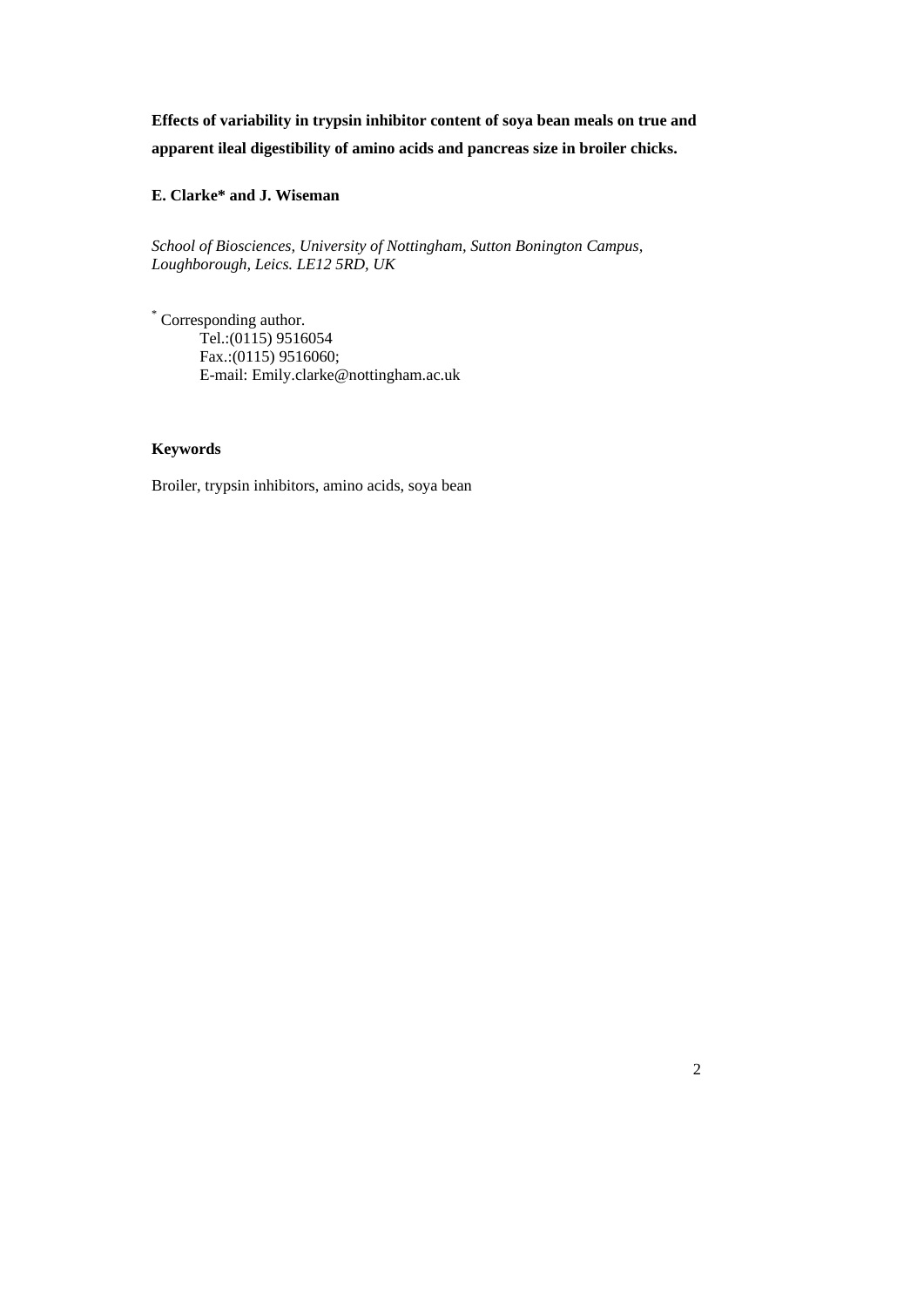#### Abstract

Variability in the nutritional value of processed soya bean meal (SBM) and full fat soy a bean (FFSB) currently restrict its use in diets for non-ruminant livestock. Two me tabolism trials determined the amino acid digestibility and effect on pancreas size in y oung broilers of 8 commercially obtained products. Trypsin inhibitor (TI) values varied from 1.1 to 3.6mg/g but were all within the tolerated range of trypsin inhibitor acti vity (TIA). The results of the trials reported demonstrated that the coefficients of digesti bility for individual amino acids varied widely between samples (e.g. coe fficient of ileal apparent digestibility, CIAD, for lysine was from 0.755 to 0.884 for SBM and 0.778 to 0.848 for FFSB) but did not correlate with TIA levels, ind icating other factors also affect amino acid digestibility of FFSB and SBM. Pan creas to body weight ratio (PBWR) increased with rate of soya inclusion in both the SBM (from 2.25 to 2.44g pancreas/kg body weight) and the FFSB (from 2.19 to 2.40g pan creas/kg body weight). The linear increase in pancreas size with increasing TIA intak e suggested a dose dependent response that should be considered in feed form ulation.

#### **1. Intr oduction**

As soya beans are recognised for their high nutritive value (high oil and protein contents and superior amino acid profile compared to other plant proteins employed as diet raw materials), increased amounts of both full fat soya bean (FFSB) and hexane-extracted soya bean meal (SBM) are being used in the feed compounding ind ustry. However, the nutritional potential of SBM and FFSB for non-ruminant and imm ature ruminant animals is limited by the presence of anti-nutritional factors (AN Fs) which interfere with the intake, digestion, absorption and metabolism of nut rients as well as the health status of the animal (Liener and Kakade, 1980; Nitsan and Nir, 19 86).

The main proteinaceous ANFs present in FFSB are trypsin inhibitors (TIs). Trypsin inh ibitor activity (TIA) varies with source of bean and processing conditions as TIs are heat labile. The wide variation in processing conditions of soya bean meal means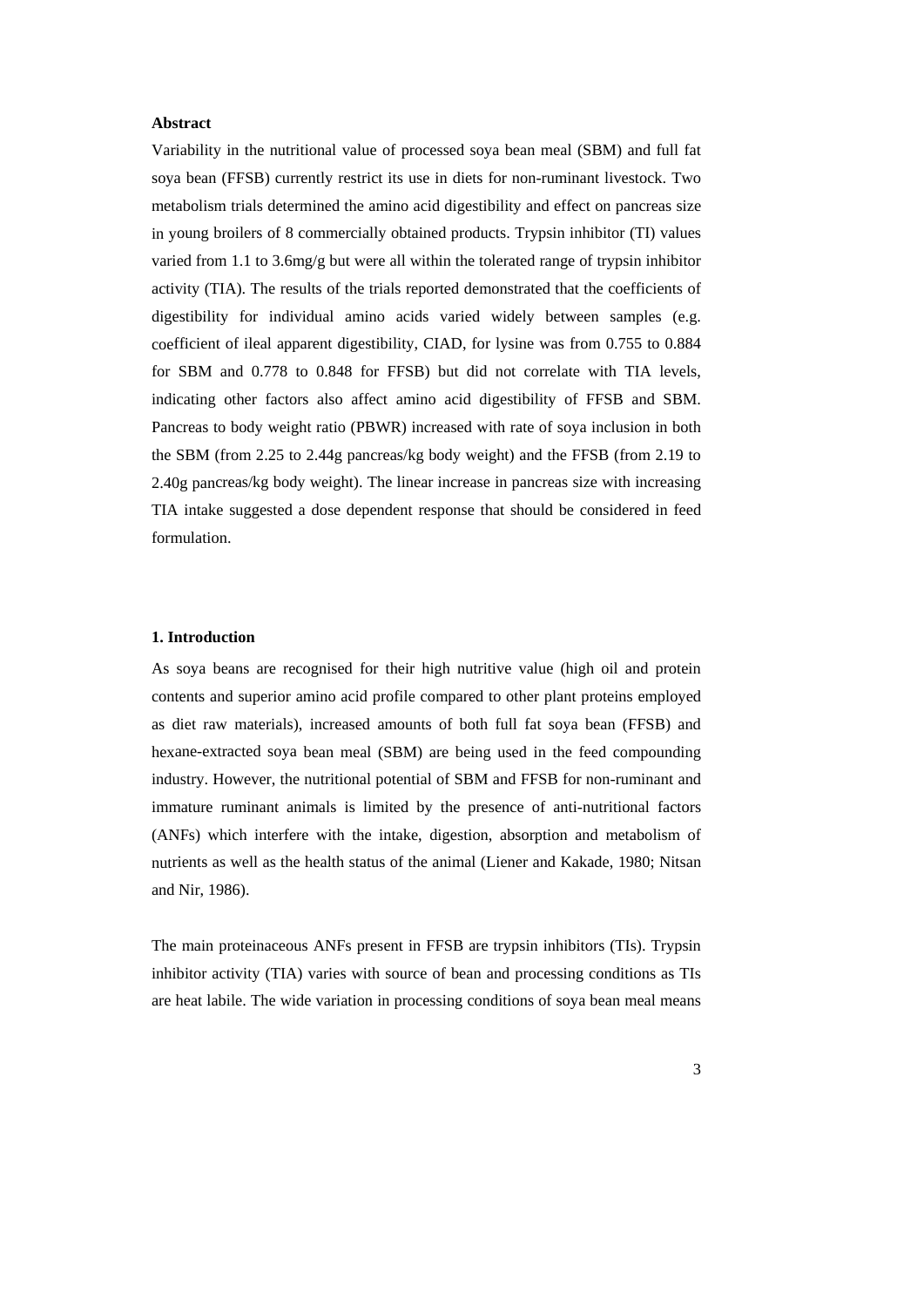that the actual amount of TI ingested by poultry will vary considerably between bat ches. Previously when only a small proportion of the diet consisted of soya bean pro ducts, these fluctuations were largely undetectable in terms of altered bird per formance. However, the importance of plant proteins continues to increase as use of a nimal and fish proteins in diets becomes more controlled. As the proportion of soy a bean in the diet continues to increase, the effect of variation in both ANF acti vity and protein quality will continue to be reflected in bird performance.

Osb orne and Mendel (1917) observed that only soya beans that had been cooked could support growth in rats. Following this observation, research was extended to ma ny other animal species (Liener, 1958). Initially it was assumed that this growth red uction was due to limited proteolysis in the gut due to trypsin inhibition. Ho wever, it was reported that there was still a growth reduction in rats when pre digested proteins or free amino acids were fed together with a high antitryptic frac tion prepared from soya beans (Liener and Kakade, 1980). This result indicated tha t the anti-nutritional effect of TI cannot only be explained by the inhibition of tryp sin activity in the gut. In other studies it was shown that TI also influenced the secretion of other pancreatic enzymes (Schneeman et al., 1977). When trypsin is inh ibited by TI, cholecystokinin production is enhanced resulting in an increased pro duction of pancreatic digestive enzymes leading to pancreatic hypertrophy (Ha sdai *et al.,* 1989; Grant *et al.*, 1995) Hence the growth depression observed is a com bined effect of endogenous loss of essential amino acids and decreased intestinal proteoly sis.

The literature contains contrasting views on whether variability in processing con ditions (and, therefore, TIA values) produces detectable changes in bird performance. Lee and Garlich (1992) found that the performance in terms of weight gain and feed to gain ratio of chicks fed diets containing 310g soya bean meal (SBM) /kg was unaffected by increasing the toasting time or temperature by up to 50%. Chang *et al.* (1987) also found that a range of TIA values from 1.6 to 5.3 mg/g gave no significant difference in nutrient digestibilities for pigs. Veltman *et al*. (1986) rep orted similar findings in broiler chick assays despite having found highly sign ificant (P<0.001) differences between soya samples using *in vitro* tests. More rec ently, many other authors have reported negative effects of feeding FFSB and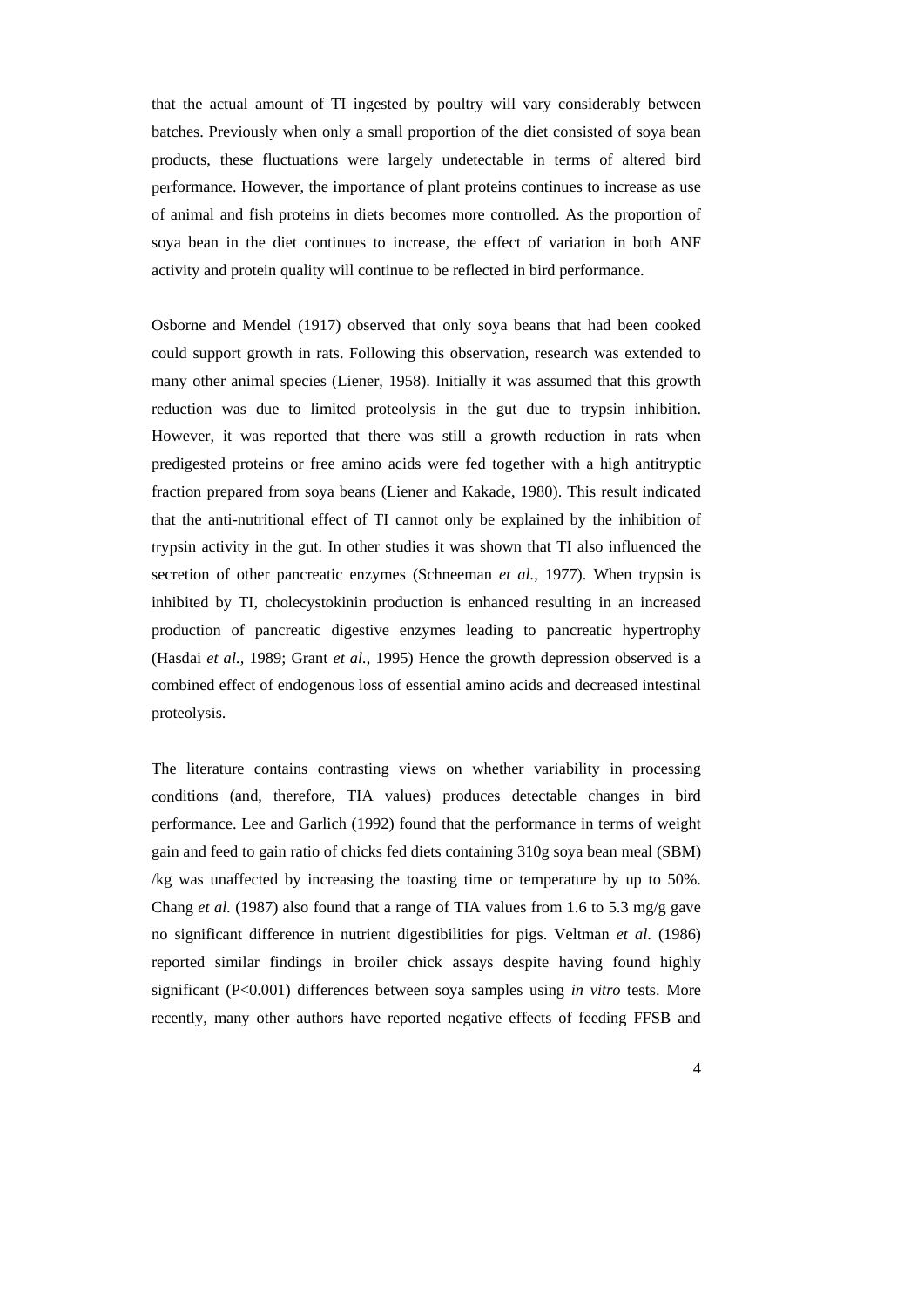SBM high in TIA levels to broiler chicks, for example Leeson and Atteh (1996), Zhu *et a l.* (1996) and Zollitsh *et al.* (1996). The physiological demands now placed on you ng broilers to attain target weights may have rendered the modern broiler even mo re sensitive to variability in nutritional value of their diets.

It would appear from previous reports that the nutritional consequences of including FFS B and SBM with low but variable concentrations of trypsin inhibitor activity hav e not been examined. Accordingly, the current trial was designed to assess the ilea l digestibility of amino acids (which are the components of major relevance) wit hin both full fat and oil-extracted soya bean samples selected on the basis of TIA con tent, with the highest still being considered as acceptable for the young broiler chi cken.

#### 2. Materials and methods

### *2.1 In vivo trial*

Male broiler chickens (Ross 308) were obtained at one day of age and held in wire cages (four per cage) in an environmentally-controlled metabolism room maintained at 35 $\degree$ C on day 1 and reduced by 1 $\degree$ C per day until 22 $\degree$ C was reached. Birds had free acc ess to water and feed; lighting was maintained at 23h on : 1 h off. Birds were recag ed into groups of 3 on day 6 and sorted into pairs matched within 10 g of live weight on day 13. A cage of two birds was a replicate. Birds were fed a standard ma sh broiler starter diet until 19 days old after which they were fed one of the test die ts for six days.

#### *2.2 Soya bean samples*

Fou r different samples of FFSB and of SBM were obtained in the UK and a chemical analysis of each sample was conducted, including nitrogen content, TIA (Smith et *al*., 1981), dry matter (DM) and ether extract performed by Soxhlet extraction according to the method outlined by the Association of Official Analytical Chemists (1990) method no 920.39B. The FFSB and SBM samples were ground using a ham mer mill fitted with a 3mm screen.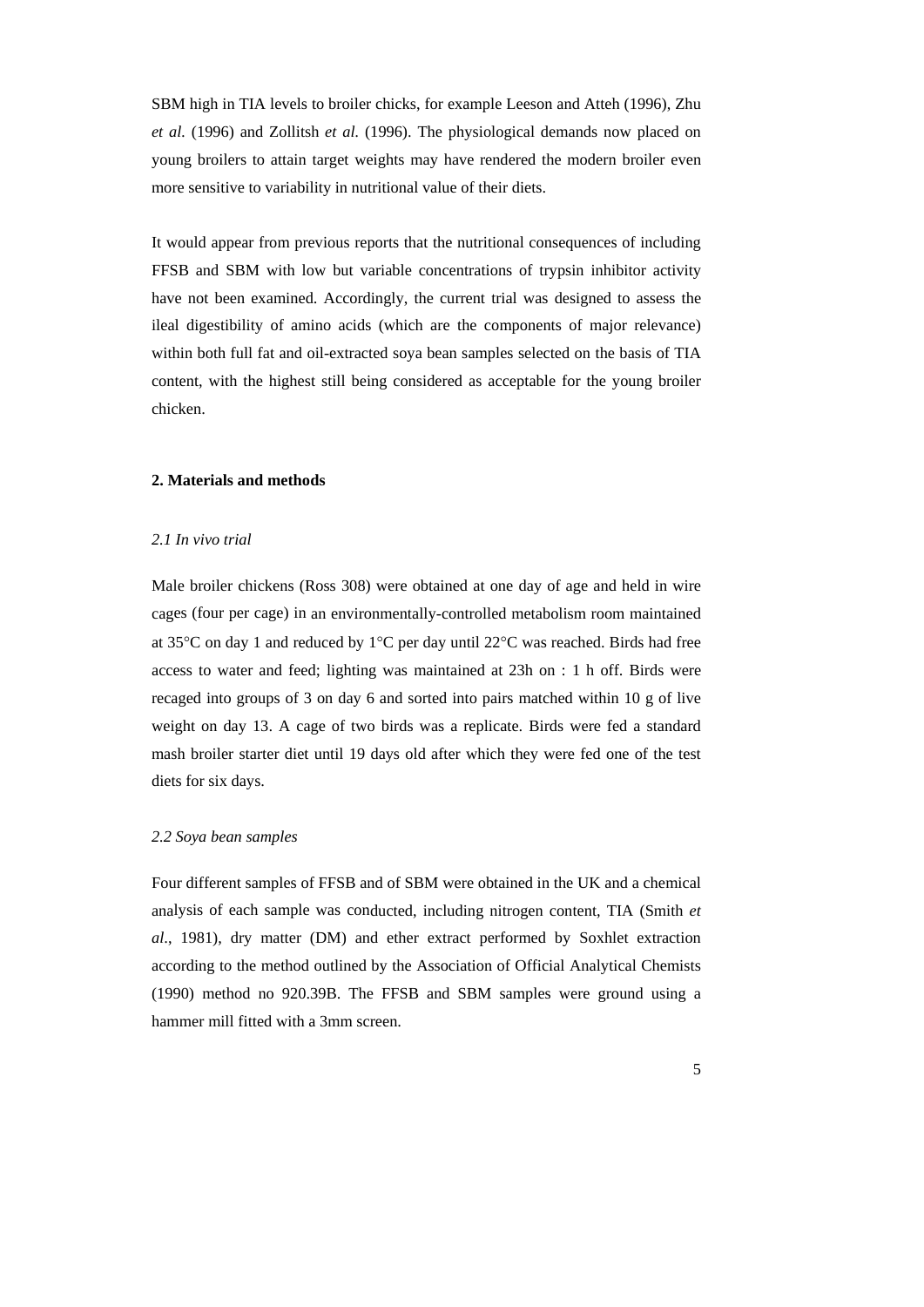# *2.3 Diets*

Twelve experimental diets were formulated for each study, using the four FFSB or SB M samples with three diets per sample. Diets were designed so that the FFSB / SB M under investigation provided the sole source of amino acids. Diets were based on 600, 400 or 200 g soya/kg, 50 g oil/kg (to reduce dust) and 50g mineral mixture /kg (de signed to met the macro and micro mineral and vitamin requirements of the you ng broiler), 5 g titanium dioxide/kg as an inert internal marker and were made up to o ne kg with a 50: 50 maize starch : glucose mixture.

Experimental diets were fed to 72 pairs of birds for 6 days from 19 to 25 or 26 days of age, with each pair of birds being allocated one of the 12 test diets, giving 6 repl icates per diet. To spread the work load, the trial was carried out in two halves with one half (three replicates) being slaughtered at 25 days of age and the second hal f at 26 days of age. Birds were slaughtered using carbon dioxide asphyxiation and deat h was confirmed by cervical dislocation. They were then quickly dissected to rev eal the lower gastrointestinal tract between Meckel's diverticulum and the ileocae cal-colonic junction. After rapid removal of this section, digesta were squeezed, usin g gentle digital pressure, into a collection vessel. Samples from both birds in a cag e were pooled in order to provide enough material for analysis. The weight of each bi rd was then recorded prior to excision of the pancreas. All connective tissue was removed from the pancreas and its weight recorded. The protocol of the trial was wit hin official guidelines for experimentation on birds.

### *2.4 Digesta treatment*

Samples of ileal digesta obtained from the birds were deep-frozen (-20°C) immediately after removal and later freeze dried before being ground using a pestle and mortar. The lower ileum was used as it was thought that all possible dietary protein digestion and absorption would be complete before digesta reached this portion of the intestine and thus only indigestible and endogenous proteins and am ino acids would be present. The samples were then analysed for amino acid and tita nium concentrations.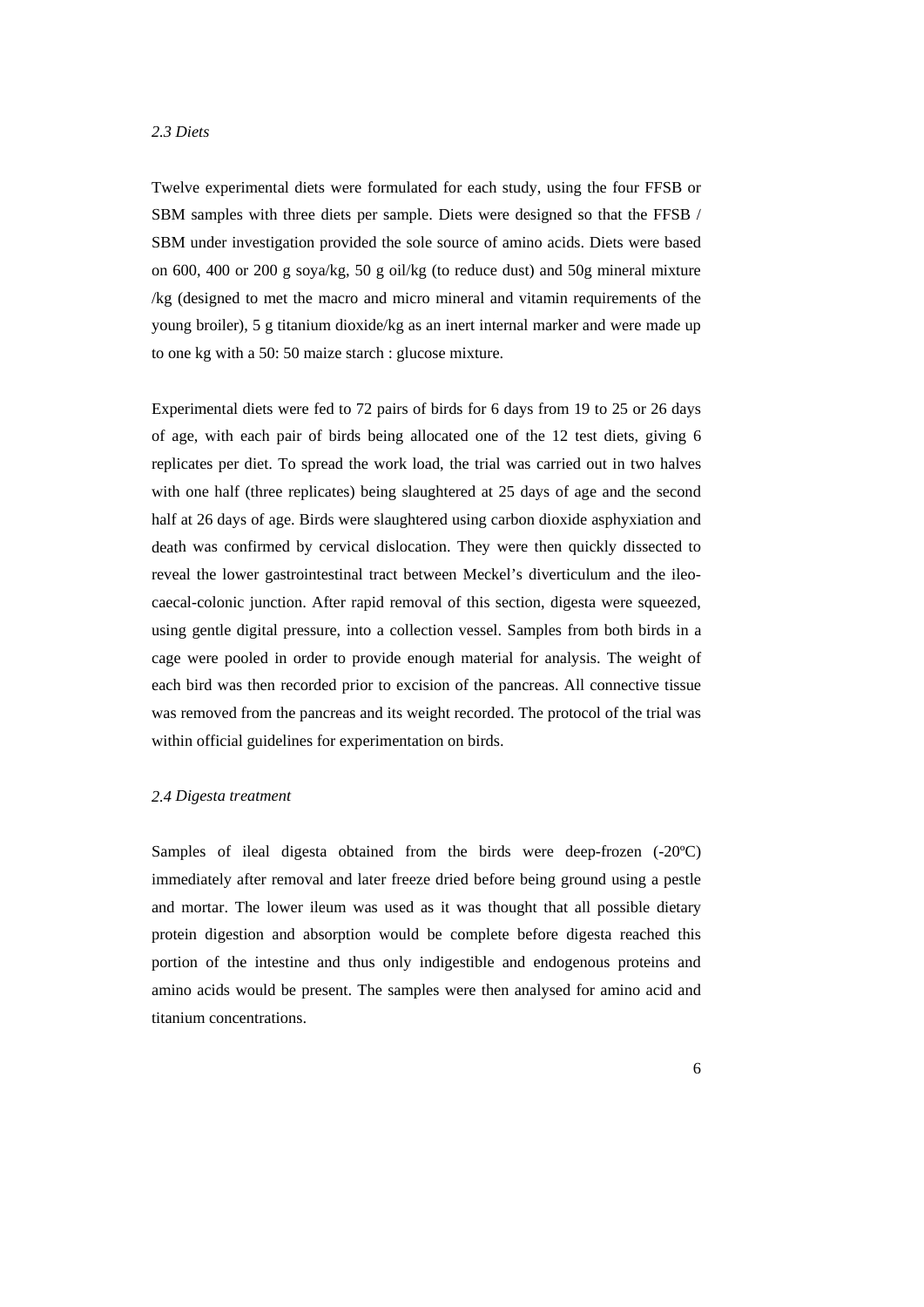# *2.5 Amino acid analysis*

Amino acid concentrations in FFSB / SBM samples and ileal digesta were det ermined using samples (0.2g) which had been oxidised using performic acid to allo w measurement of cysteine and methionine prior to hydrolysation in 6 M HCl for 18 hours at 110°C. Samples were neutralised using sodium hydroxide and 2ml of Lnorleu cine (0.025M) added as an internal standard. 50ml of sodium citrate buffer wer e added and the pH was adjusted to 2.2 before making up the volume to 100ml. 40μ l aliquots of these samples were assayed on a cation exchange column (Ph armacia Biochrom Amino Acid Analyser). The samples were eluted using sodium citr ate buffers and eluted amino acids were detected by a ninhydrin colour reaction at 570 nm.

#### *2.6 Titan ium dioxide analysis*

Titanium dioxide was analysed using a modified version of the AOAC method (Short *et al.*, 1996). Samples (0.1 g) were ashed at  $580^{\circ}$ C for 13 h prior to dissolving in 7.4M  $H_2SO_4$ . The solutions were diluted with water and  $H_2O_2$  (30%v/v). The abs orbance was measured at 410 nm on a spectrophotometer.

#### 2.7 Try psin inhibitor acitivity

The trypsin inhibitor activities of the soya bean samples were measured using the method of Smith et al. (1980). Trypsin inhibitor was extracted overnight from the soya bean using 0.01M sodium hydroxide before measuring the degree of inhibition of trypsin acting on a chromogenic amino acid substrate using a UV spe ctrophotometer.

### 2.8 Protein dispersibility index

The protein dispersibility index of the soya bean samples was measured using the AOCS official method Ba 10-65. 20 g of ground sample was placed in a variable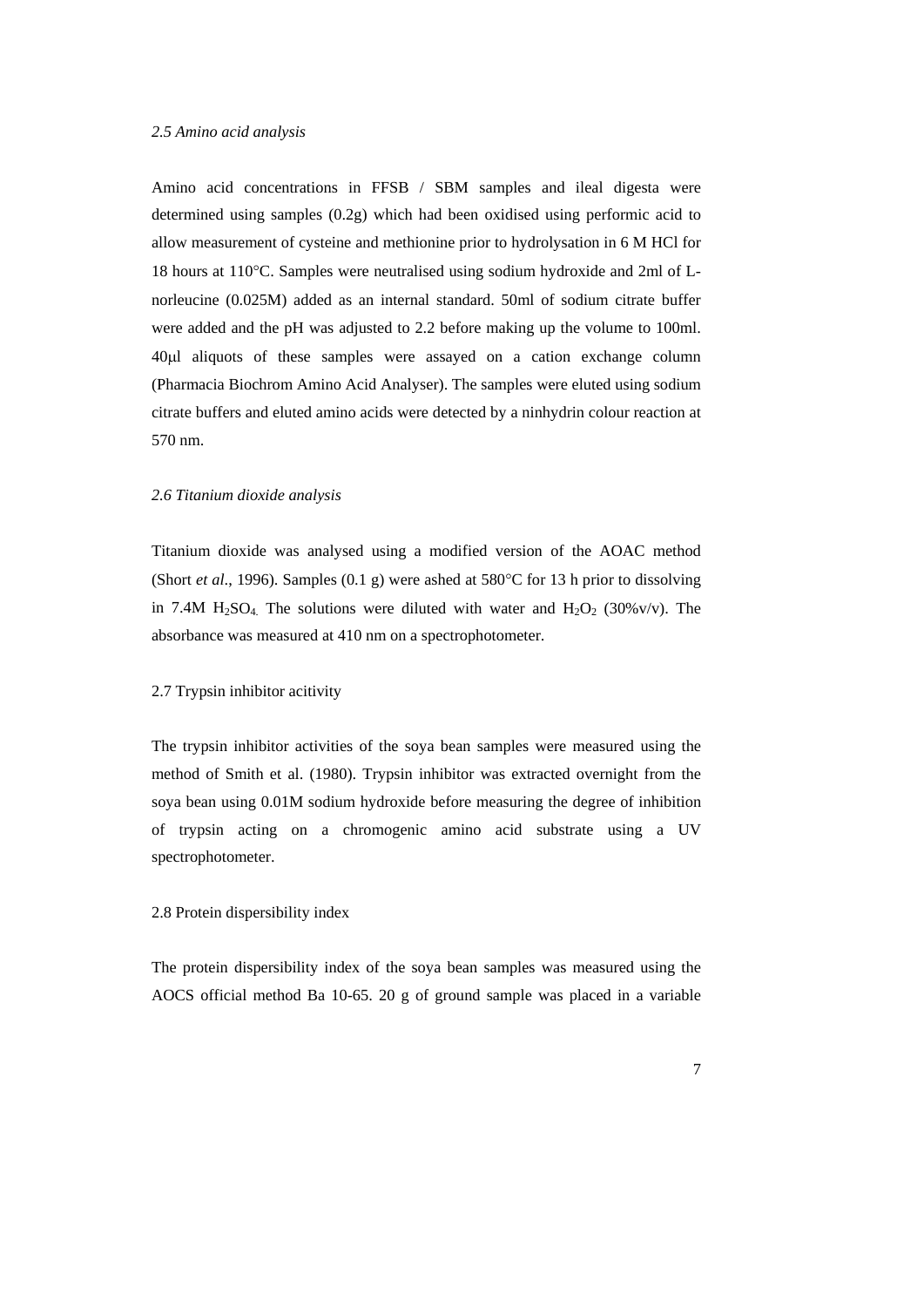speed blender with 300 ml of distilled water and mixed for 10 minutes at 7800 rpm. An aliquot of the resultant slurry was centrifuged and the nitrogen content of sup ernatant measured using a nitrogen elemental analyser (Fison, UK). The nitrogen con tent of a dry sample of the soya bean was compared to the nitrogen content of the slur ry sample and the proportion of total nitrogen content dispersible in water was calc ulated.

### *2.9 Calcula tions*

The titanium dioxide and amino acid concentrations were used to calculate the apparent amino acid digestibility content using the following equation:

 $1-(aa_{\text{dig}} * marker_{\text{feed}}) / (aa_{\text{feed}} * marker_{\text{dig}})$ 

where:

 $aa_{\text{dig}} = \text{amino acid concentration in the digesta}$  $market_{feed} = titanium concentration in the diet$  $aa_{\text{feed}} =$  amino acid concentration in the diet marker $_{\text{dig}}$  = titanium concentration in the digesta.

The determined apparent digestible amino acid (ADAA) content of the diets was regressed against the rate of inclusion of soya for each amino acid studied. The linear regression thus derived was extrapolated to a rate of inclusion of 1000g soya /kg (i.e. a diet based only on soya bean). This gave the ADAA content (for a specific amino acid ) within the soya bean sample under investigation. Dividing this figure by the tota l content of the specific amino acid in the soya sample under investigation gave the coefficient of ileal apparent digestibility (CIAD) of the amino acid.

The y intercept of the linear regression described above should in principle be neg ative. Soya bean intake at this point is zero and therefore the ADAA value at the y i ntercept represents endogenous losses. When this value is deducted from the AD AA content determined at 1000g soya /kg the true digestible amino acid content (TDAA) of the soya is determined.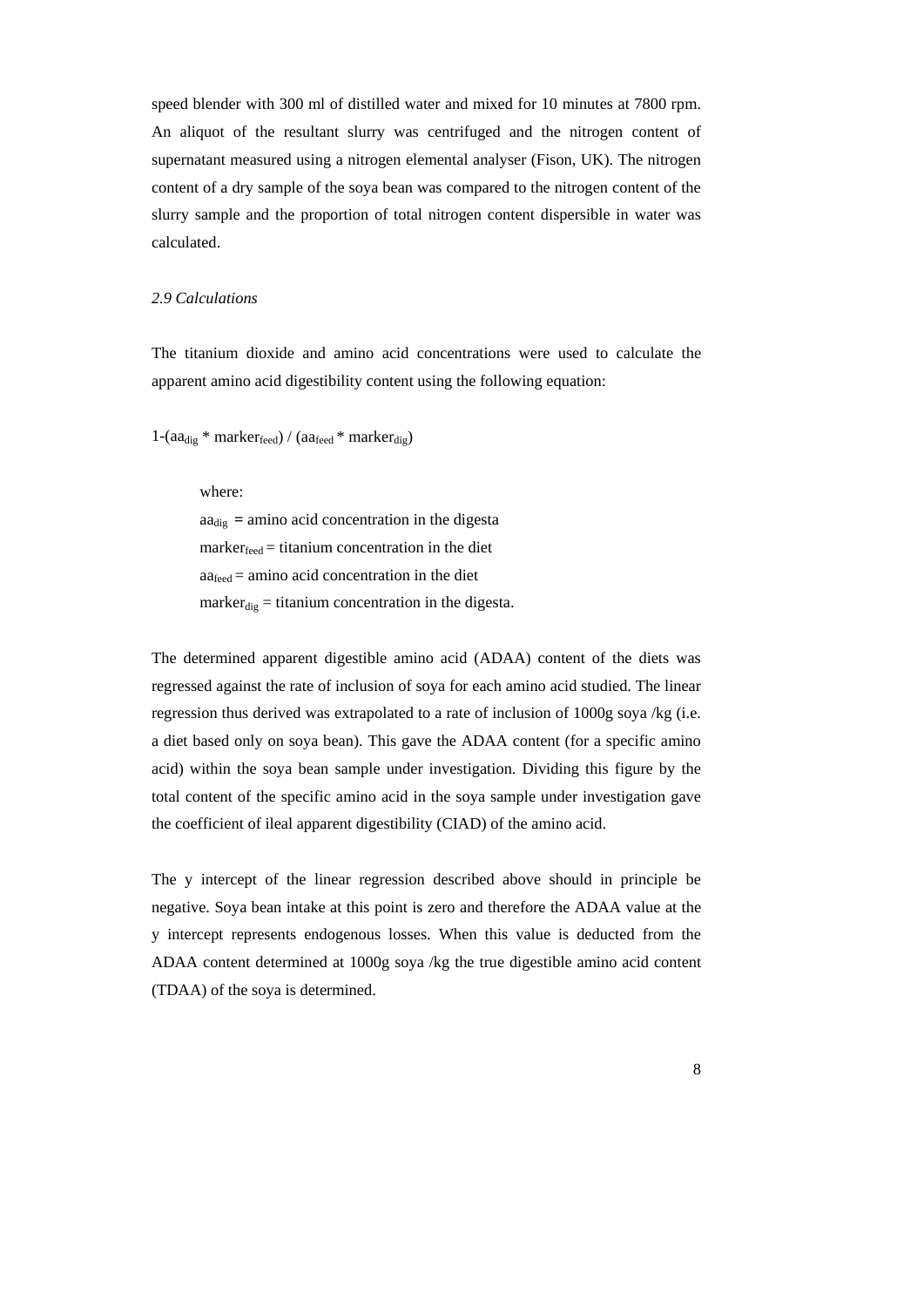The method developed by Short *et al*. (1996) does not allow for alterations in end ogenous losses due to changes in ileal amino acid flow but the three inclusion lev els used allow a greater degree of accuracy in estimating contents of digestible am ino acids than methods where a single inclusion level is used. However, it must be rem embered that small errors in the slope of the line plotted from the digestible am ino acid content of the three inclusion levels of diets will result in some degree of erro r at both the y-intercept (endogenous losses) and at the extrapolated value for dig estible amino acid content of 1000g soya/kg diet.

### *2.1 0 Statistical analysis*

Data were analysed as a  $3 * 4$  factorial design using Genstat version 5 for windows, release 4.1 to examine the effects of TIA and rate of inclusion (ROI) on digestibility of am ino acids and establishing linear and non-linear contrasts for ROI and TIA level in FF SB via linear (L) and quadratic (Q) partitioning of the treatment sum of squares.

#### **3. R esults**

#### *3.1 Chemical analysis*

The results of the chemical analyses performed on the FFSB samples are given in table 1 and for SBM samples in table 2. The TIA values for the FFSB samples divide the samples into two groups. Samples A and C both had higher TIA values and correspondingly higher PDI values than samples B and D. Raw beans were available from samples A and D and TIA analysis gave values of 21.7 and 17.7 mg/g DM resp ectively.

The higher nitrogen content of the SBM samples compared to the FFSB is a result of rem oving the oil from the former samples and therefore increasing the relative concentration of nitrogen. The three SBM samples processed in the UK (sample W, Y and Z) were considerably higher in TIA content than sample X, processed in South America.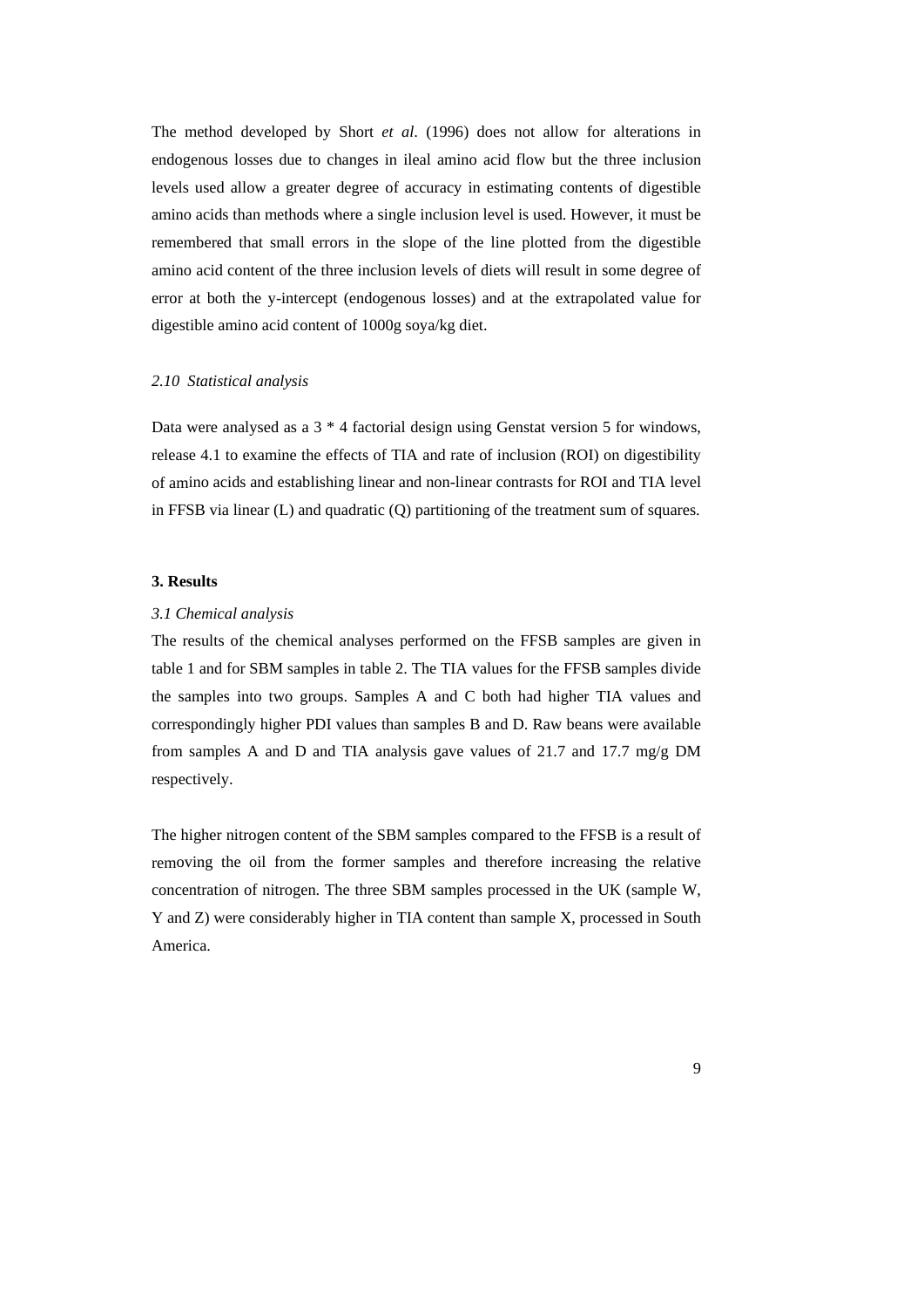#### *3.2 Total amino acid content*

The total amino acid content of the SBM samples showed samples Y and Z to have sim ilar content of the amino acids reported. Sample W had the lowest content of all am ino acids apart from methionine, where sample X showed slightly lower levels.

The lowest concentrations of amino acids present in the FFSB samples were seen in me thionine and cysteine with levels of 4.48 to 5.24g/kg FFSB DM for methionine and 4.82 to 5.36g/kg for cysteine; lysine was the amino acid present in the highest con centration (20.66 to 21.86 g Lys/kg FFSB). For some amino acids, particularly gly cine, there was a wide range of total amino acid content.

# **Table 1 near here Table 2 near here**

#### 3.3 Concentration of apparently digestible amino acids

The apparently digestible amino acid contents of each diet (g/kg DM diet) for the five representative amino acids selected (4 were nutritionally essential: lysine, methionine, threonine and cysteine and 1 was not: glycine) are shown in tables 3 and 4 f or FFSB and SBM respectively. The amino acids present in lowest digestible con centrations were methionine and cysteine, in both the FFSB and SBM samples. Lys ine was the amino acid found in highest digestible concentrations. Concentration of a pparently digestible lysine varied considerably between both FFSB and SBM sam ples and was lower in the FFSB than the SBM.

**Tab le 3 near here Tab le 4 near here** 

Both the SBM and FFSB samples showed a significant linear response to increasing ROI. Analysis of variance on the effect of ROI of the FFSB samples (table 5) and the SBM samples (table 6) on digestible amino acid concentration gave P<0.001 for all amino acids. This allowed extrapolation to a theoretical figure for the concentration of digestible amino acid in pure SBM or FFSB.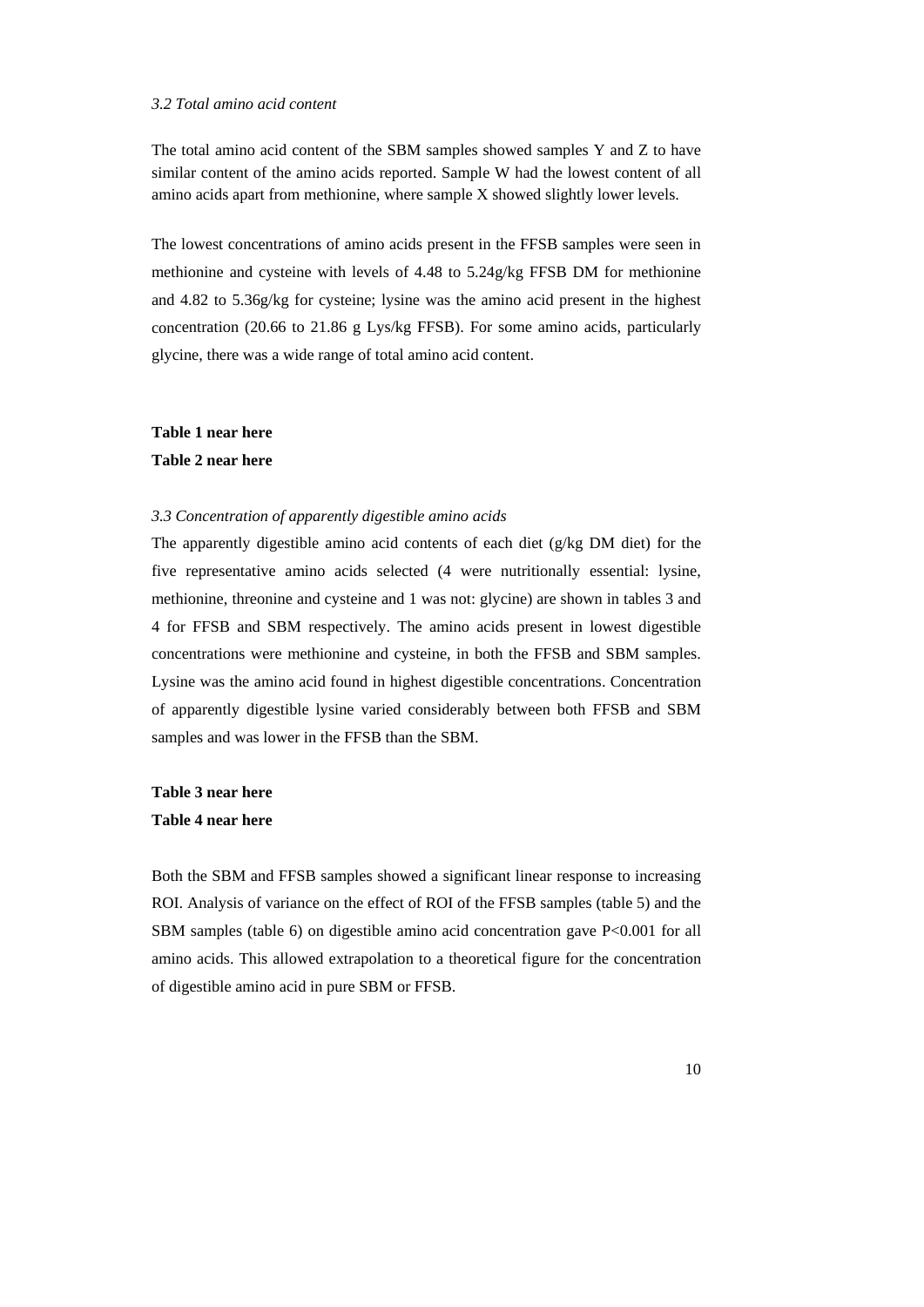**Table 5 n ear here** 

# **Table 6 near here**

The contents of apparently digestible amino acids in each FFSB or SBM sample wer e calculated by extrapolation of the diet values to 1000g soya /kg diet and are pre sented in tables 7 and 8. Sample X showed a consistently lower digestible amino acid content than the other SBM samples. Data for each of the amino acids reported ran ked samples W, Y and Z in a consistent order where Z contained the highest con centration of digestible amino acids, followed by Y.

Apparently digestible amino acid content was more variable within the FFSB samples. Sample A had the highest digestible lysine, threonine and methionine contents b ut sample D showed higher cysteine and glycine digestibility. No sign ificant differences between true and apparently digestible amino acid content wer e found for either the FFSB or SBM samples.

### *3.4 Coefficient of ileal apparent amino acid digestibility (CIAD)*

The CIAD for all amino acids studied in FFSB was highest in sample A whilst sam ple C consistently showed the lowest digestibility coefficients.

Table 7 near here

Tab le 8 near here

Sample A had a consistently higher CIAD for all amino acids considered. Conversely, sample C consistently showed a consistently values. CIAD for lysine ranged from  $0.778$  (sample C) to  $0.848$  (sample A). Sample X consistently showed the lowest coefficient of amino acid digestibility among the SBM samples.

# *3.5 Pan creatic enlargement*

Pancreas to body weight ratio (table 9) was affected by FFSB ( $P = 0.028$ ) and also by increasing ROI ( $P = 0.014$ ); the response to ROI was linear ( $P=0.004$ ) but no nonlinear responses or ROI \* FFSB interactions were recorded. Chicks fed diets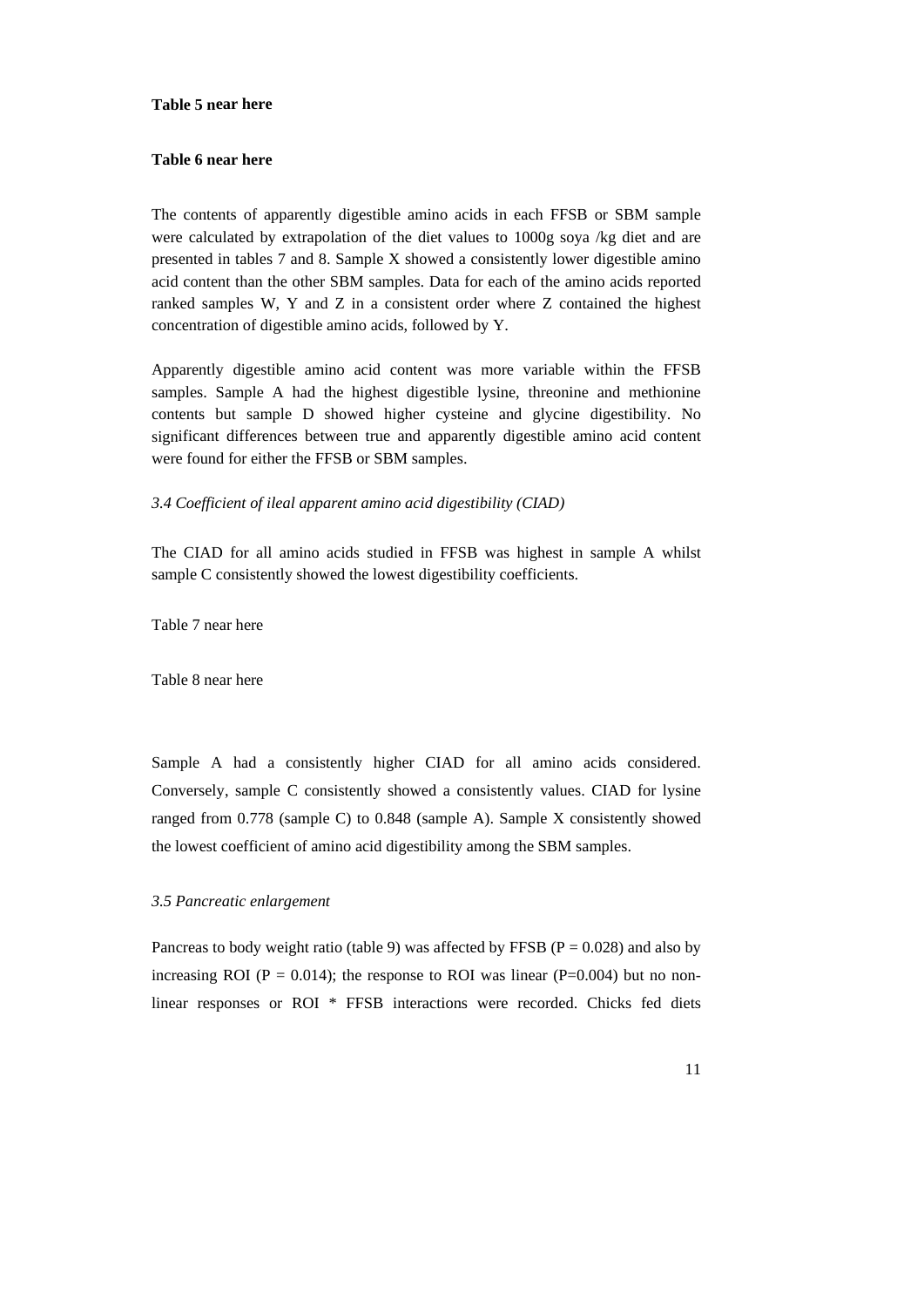containi ng samples A and C (the higher TIA samples) showed greater pancreatic enl argement than chicks fed diets containing samples B and D.

Conversely, variation in SBM fed to chicks did not affect pancreas to body weight ratio (table 10). However, once again, increasing ROI of SBM significantly ( $P =$ 0.0 18) linearly increased pancreas to body weight ratio linearly; there was no nonline ar response recorded. There was a significant ROI \* SBM meal interaction (P=0 .052, linear) The grand mean of both FFSB and SBM was 2.32 g pancreas /kg BW but the variation between samples was greater in FFSB than SBM.

#### **Tab le 9 near here**

**Table 10 near here** 

#### **4. D iscussion**

The data reported demonstrate that young broilers are sensitive to variation in quality of oth FFSB and SBM even when samples are processed to below the b recommended TIA threshold of 4 mg/g. However, whilst a highly significant diff erence was observed between digestible amino acid contents for diets based on the fou r FFSB samples, the content did not correlate with TIA level. Samples A and C h ad very similar TIA values (3.6 and 3.4 mg/g DM respectively) but widely diff ering digestible amino acid content. Sample A consistently showed the highest dig estible amino acid content and sample C showed the lowest. Data expressed as the CIA D allow comparison of amino acid digestibility without influence of the total vol ume of amino acid present in the sample. The content of apparently ileal dig estible amino acids in FFSB and SBM is a reflection of both the total amount and the CIAD; the latter term is a more valid base on which to draw comparisons betw een samples in terms of relationships with TIA concentration. However, the sam e trends are seen in the coefficient data; sample C shows the lowest values for all am ino acids and sample A the highest. This suggests that a factor other than TIA con tent of the FFSB sample is affecting amino acid digestibility.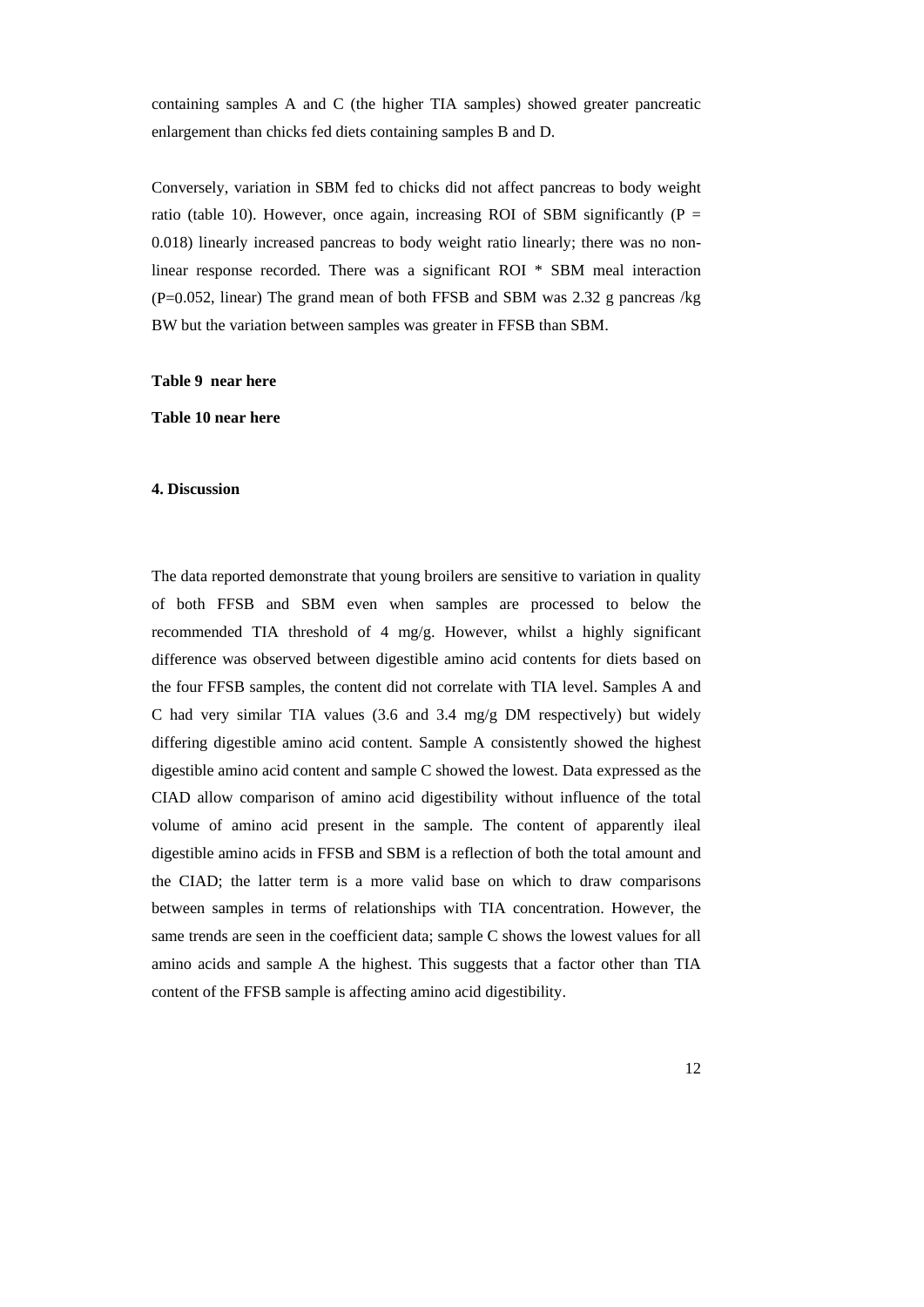The data for the SBM samples also showed wide variation in apparent digestible am ino acid content and CIAD. The low nitrogen content of sample W was reflected in i ts low total amino acid content. The differences between ranking the samples by tota l amino acid content or apparent digestible amino acid content demonstrates the imp ortance of digestibility in determining nutritional value of a product.

Leeso n and Atteh (1996) studied the response of broiler chicks to dietary FFSB and found that the reduction in TIA caused a trend toward an increase in N retention and littl e or no effect on fat, calcium or phosphorus retention and diet metabolisable energy (ME); it was therefore concluded that, while TIA was reduced with extrusion, fac tors other than TIA may still play important roles in the observed results. Kakade *et a l.* (1972) reported that trypsin inhibitor accounted for only 40% of the growth dep ression and pancreatic hypertrophy observed with raw soya beans.

In c ontrast to the current experiment, Lee and Garlich (1992) compared four samples of soya bean meal and found that amino acid content and amino acid "availability" differed little or not at all between the four samples in the study. However, they col lected excreta samples for amino acid analysis rather than ileal samples which ma y account for differences in findings. The influence of hindgut microflora on protein di gestibility / modifications of amino acids in chickens is not as clearly establis hed as for the pig (Sibbald, 1987). Although it is assumed by some that the infl uence of the avian hindgut is insignificant (McNab, 1995), a comparison of ileal and excreta digestibilities by Ravindran *et al.* (1999) demonstrated that amino acid me tabolism by hindgut microflora in chickens may be substantial and that det ermination of amino acid digestibility by excreta analysis may not be a valid pro cedure for all diet ingredients.

In c ontrast to samples A-C, FFSB sample D was produced by jet sploding rather than toa sting so it is possible that this method is able to reduce TIA levels to as low as 1.1 mg/g DM without over-processing whereas the conditions during toasting may be more favourable for the Maillard browning reaction. However, Lee and Garlich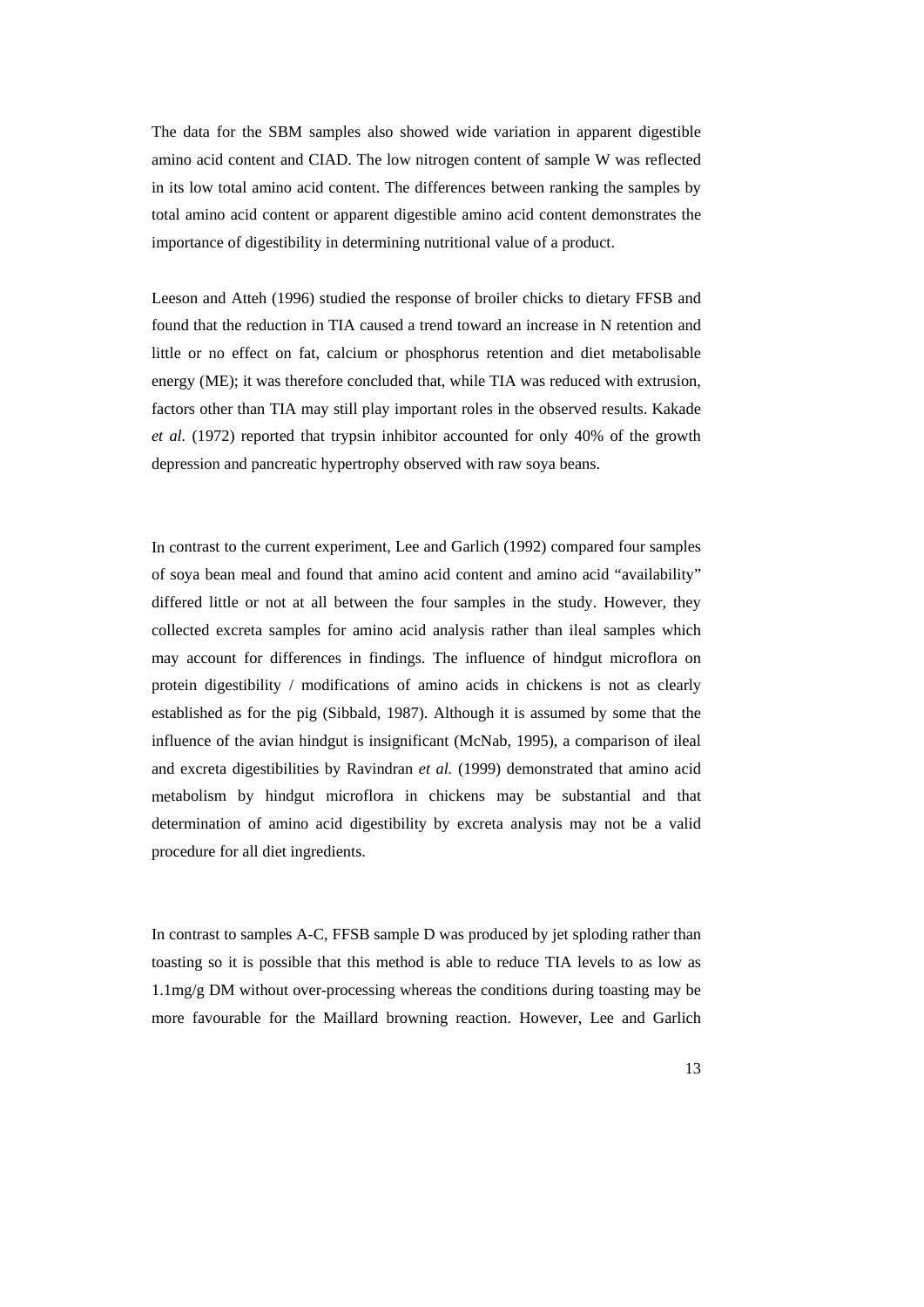(1992) st udied the effects of increasing toasting temperature and found no diff erences in lysine availability and no change in the glucose or soluble olig osaccharide content which suggests that no progressive Maillard reaction occ urred with increasing heat treatment used in the study.

A measurement specifically directed towards estimating the sensitivity of young broiler chicks to TI content of FFSB is pancreas to body weight ratio (Chernick *et al*., 1948; Singh *et al*., 1964). A significantly larger pancreas to body weight ratio was observed in birds fed diets containing either of the FFSB samples with the hig her TIA values. This indicated that broiler chicks were affected by TIA content of FFS B even when it was below the previously suggested threshold level of 4 mg/g (Sm ith *et al*., 1980; Chang *et al.,* 1987). The SBM diets gave less variation in pan creas size between samples but the highly significant, linear increase in panc reatic enlargement with increasing rate of inclusion of FFSB or SBM in the diet ind icates a dose dependent response to increasing TIA levels.

The dose dependent response of pancreatic enlargement to TI intake observed suggests that intake of SBM or FFSB (and therefore TI intake) should be an important consideration in diet formulation. The results of the current study suggest furt her work is required to determine that exact TIA intake above which degree of pan creatic enlargement becomes unacceptable. This information, combined with knowin g the TIA value of the FFSB or SBM would allow the feed compounder to adj ust the amount of soya included in the diet to avoid pancreatic enlargement. For exa mple, a FFSB sample with a very low TIA level could be used at a higher inc lusion rate without causing as much pancreatic enlargement as small amounts of FFS B with a high TIA level.

The overall conclusions to be drawn from the current study are that both FFSB and SBM sam ples with variable levels of TIA below the currently accepted threshold of 4m g/g will have variable nutritional values in terms of apparent ileal digestibility. However, there was no correlation between TIA value and apparent ileal amino acid digestibility, suggesting factors other than TIA were also affecting amino acid dig estibility. Conversely, pancreatic enlargement showed a dose dependent effect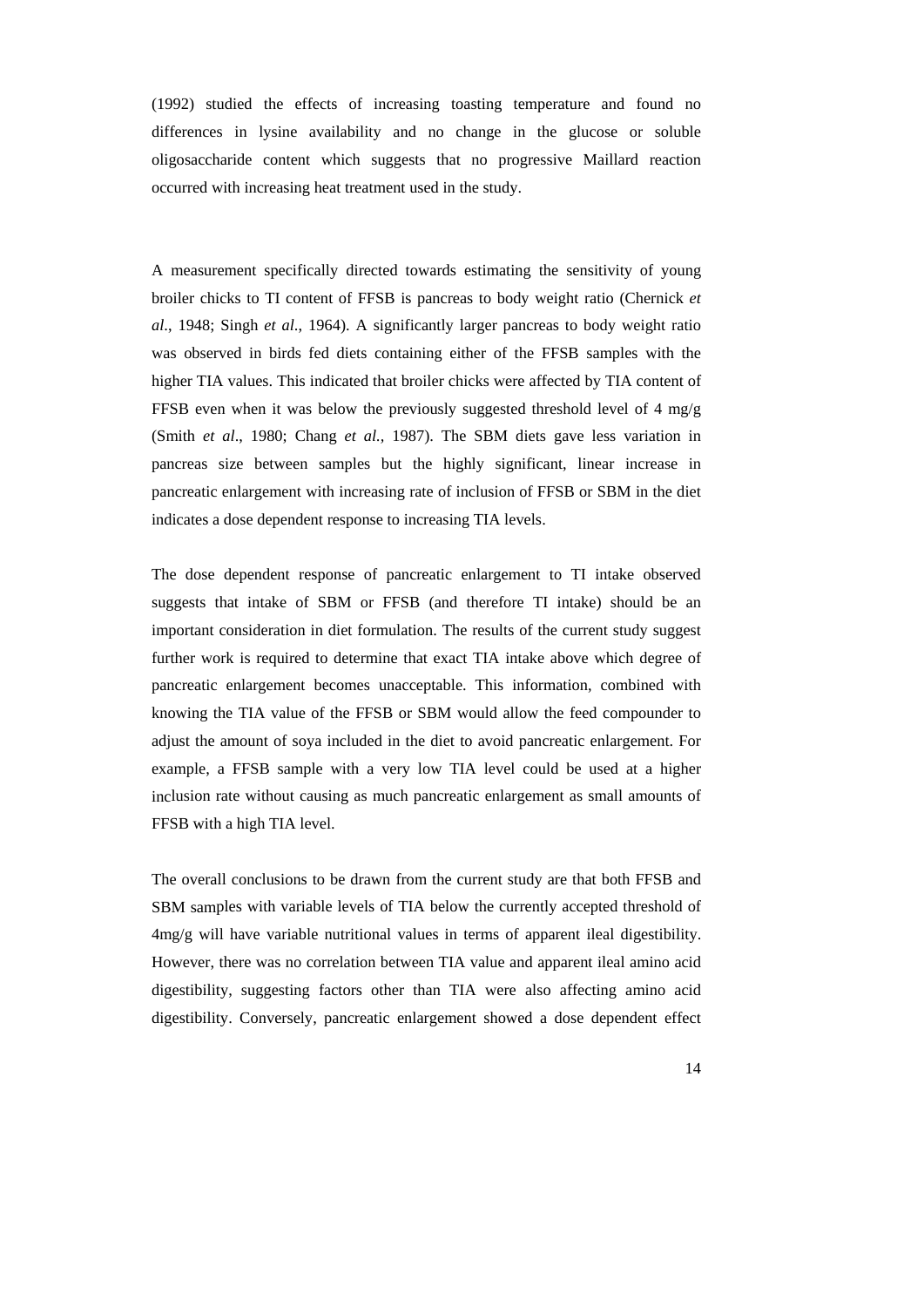suggest ing nutritional consequences should be viewed in terms of overall TI intake

rath er than TI concentrations

## **Ack owledgements n**

# The authors are grateful to Ian Mayers and Cargill, Seaforth for the supply of **soya bean meal samples.**

## **Ref erences**

- American Oil Chemists Society, 1996. Official methods and recommended practices. Fourth Edition. AOCS Ba 10-65
- Cha ng, C.J., Tanksley, T.D., Knabe, D.A., Zebrowska, T. and Gregg, E.J., 1987. Effect of different heat treatments during processing on nutrient digestibilities of soya bean meal by growing swine. Anim. Prod. 52, 268-269.
- Che rnick, S.S., Lepkovsty, S. and Chaikof, I.L., 1948. A dietary factor regulating the enzy me content of the pancreas: changes induced in size and proteolytic activ ity by the ingestion of raw soya bean meal. Am. J. Physiol. 155, 33-41.
- Gra nt, G., Dorward, P.M., Buchan, W.C., Amour, J.C. and Pusztai, A., 1995. phas eolus vulgarsi, cowpeas, (vigna unguiculata) or lupin seeds (lupinus angu stifolius) by rats for up to 700 days \_ Effects on body composition and Consumption of diets containing raw soya beans (glycine max), kidney beans organ weights. Br. J. Nutr. 73, 17-29.
- Hasdai, A. and Liener, I.E., 1989. Growth, digestibility and enzymatic activities in the pancreas and intestines of hamster fed raw and heated soya flour. Br. J. Nutr . 62, 529-537.
- Kakade, M.L., Simons, N.R., Liener, I.E. and Lambert, J.W., 1972. Biochemical and 20, 8 7-90. nutritional assessment of different varieties of soya bean. J. Agric. Food Chem.
- Lee, H. and Garlich, J.D., 1992. Effect of overcooked soya bean meal on chicken performance and amino acid availability. Poultry Sci. 71, 499-508.
- Leeson, S . and Atteh, J.O., 1996. Response of broiler chicks to dietary full-fat soya bean s extruded at different temperatures prior to or after grinding. Anim. Feed Sci. Technol. 57, 239-245.
- Lie ner, I.E., 1958. In: Processed Plant Protein Foodstuffs. Altschul, A.M. (Ed.). Aca demic Press. New York. USA. pp. 79-129.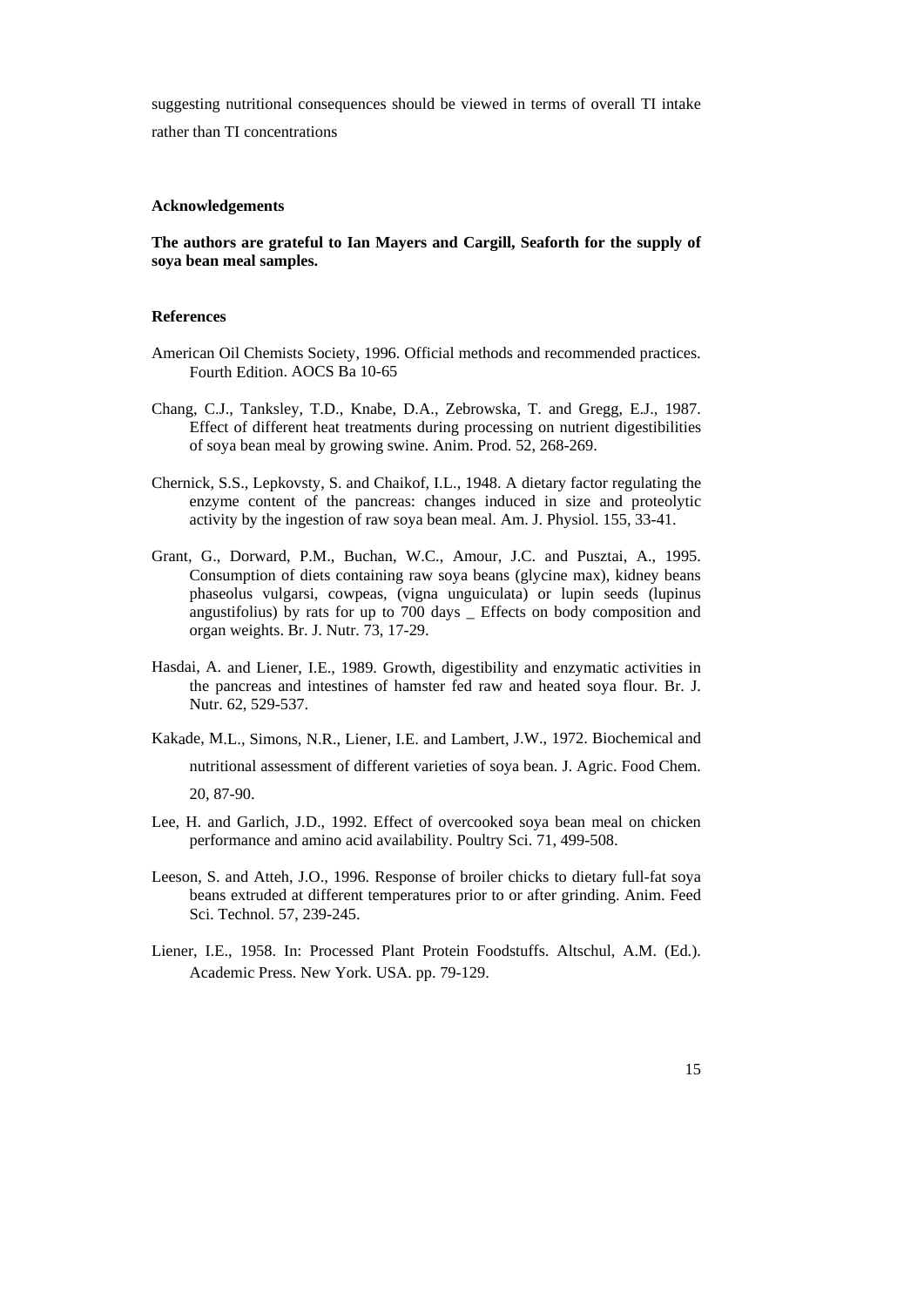- Liener, I.E. , 1978. Phytohaemagglutinins. In: Plant Proteins. G. Norton (Ed.). Butterworths, London. pp.123-1298.
- Liener, I.E. and Kakade, M.L., 1980. In:. Protease inhibitors. Leiner, I.E. (Ed.). Academic Press New York. USA. pp. 7-71.
- McNab, J.M., 1995. Amino acid digestibilities: determination and application to poultry. In: Recent Advances in Nutrition in Australia. Eds. J.B. Rowe and J.V. Nolan. The University of New England, Armidale, NSW. pp.7-13.
- Nitsan, Z. and Nir, I., 1977. A comparative study of the nutritional and physiological significance of raw and hat treated soya beans in chicks and goslings. Br. J. Nutr. 37, 81-91.
- Osborne, T .B. and Mendel, L.B., 1917. The use of soya beans as food. J. Biol. Chem. 32, 4 ,510-4,514.
- Rav indran, V., Hew, L.I., Ravindran, G. and Bryden, W.L., 1999. A comparison of ileal digesta and excreta analysis for the determination of amino acid availability in food ingredients for poultry. Br. Poultry Sci. 40, 266-274.
- Schneema n, B.O, Chang, I, Smith, L. and Lyman, L.R., 1977. Effect of dietary amin o acids, casein and soybean trypsin inhibitors on pancreatic protein secretion in rats. J. Nutr. 107, 281-288.
- Short, F.J ., Gorton, P., Wiseman, J. and Boorman, K.N. (1996). Determination of titan ium dioxide added as an inert marker in chicken digestibility studies. Anim . Feed Sci. Technol. 59, 215-221.
- Sibbald, I.R., 1987. Estimation of bioavailable amino acids in feedingstuffs for poultry and pigs: a review with emphasis on balance experiments. Can. J. of Anim. Sci. 67, 221-300.
- Singh, Schnaible, P.J. Zindel, H.C. and Ringer, R.K., 1964. Michigan Agricultural Resear ch Station Quarterly Bulletin 47, 17-23.
- Sm ith, C., van Meegan, W., Twaalfhoven, L. and Hitchcock, C., 1980. The dete rmination of trypsin inhibitor levels in foodstuffs. J. Sci. Food Agric. 31, 341- 350.
- Vel tman, J.R., Jr., Hansen, B.C., Tanksley, T.D., Jr., Knabe, D. and Linton, S.S., soya bean meals: utilisation by chicks in practical type rations. Poultry Sci. 65, 1986. Comparison of the nutritive value of different heat-treated commercial 1561-1570.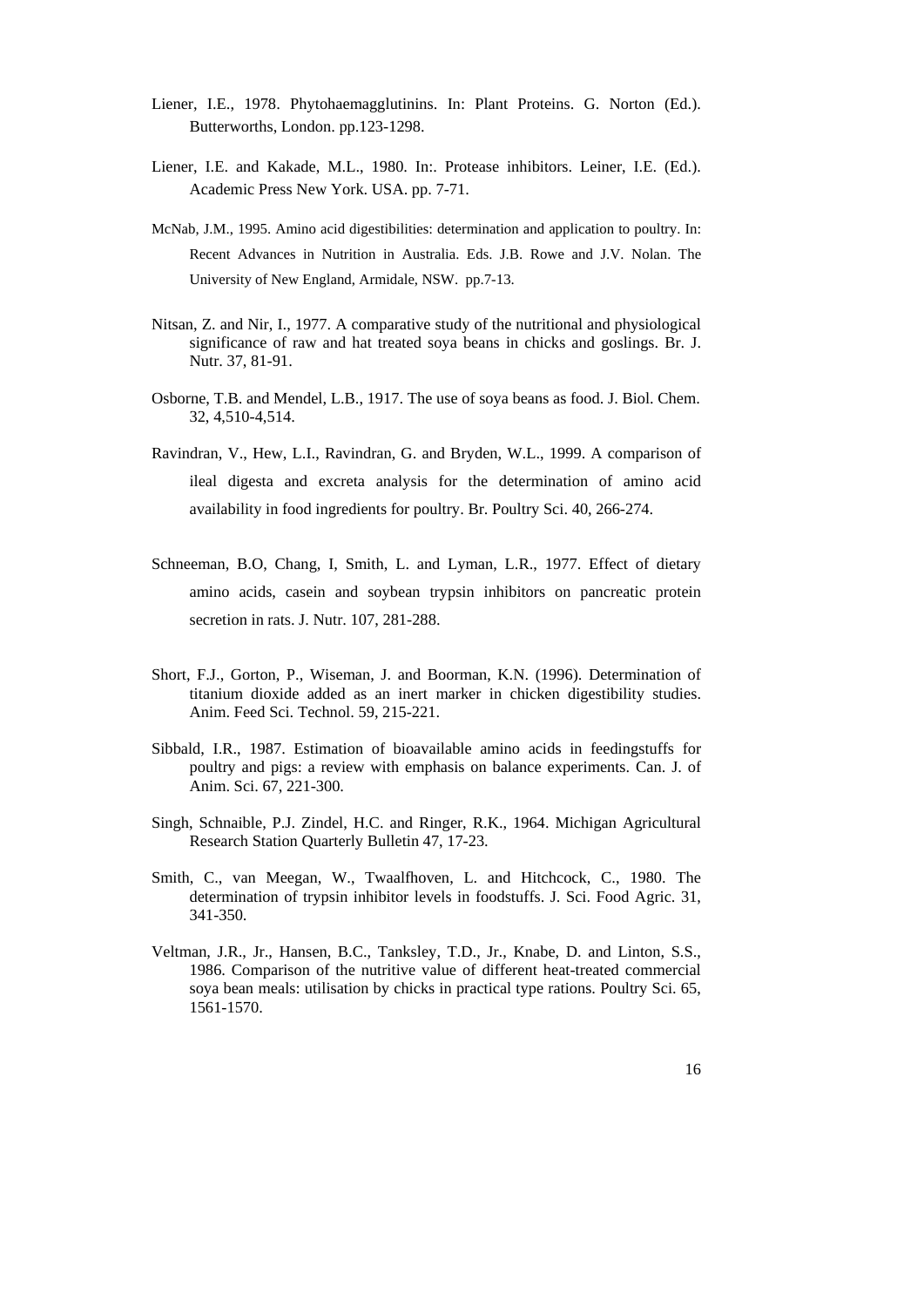- Zhu, S., Riaz, M.N. and Lusas, E.W., 1996. Effect of different extrusion solu bility in soya beans. J. Agric. Food Chem. 44, 3315-3318. temperatures and moisture content on lipoxygenase inactivation and protein
- Zollitsch, W., Wetscherek, W. and Lettner, F., 1993. Use of differently processed 237- 246. full-fat soya beans in a diet for pig fattening. Anim. Feed Sci. Technol. 41,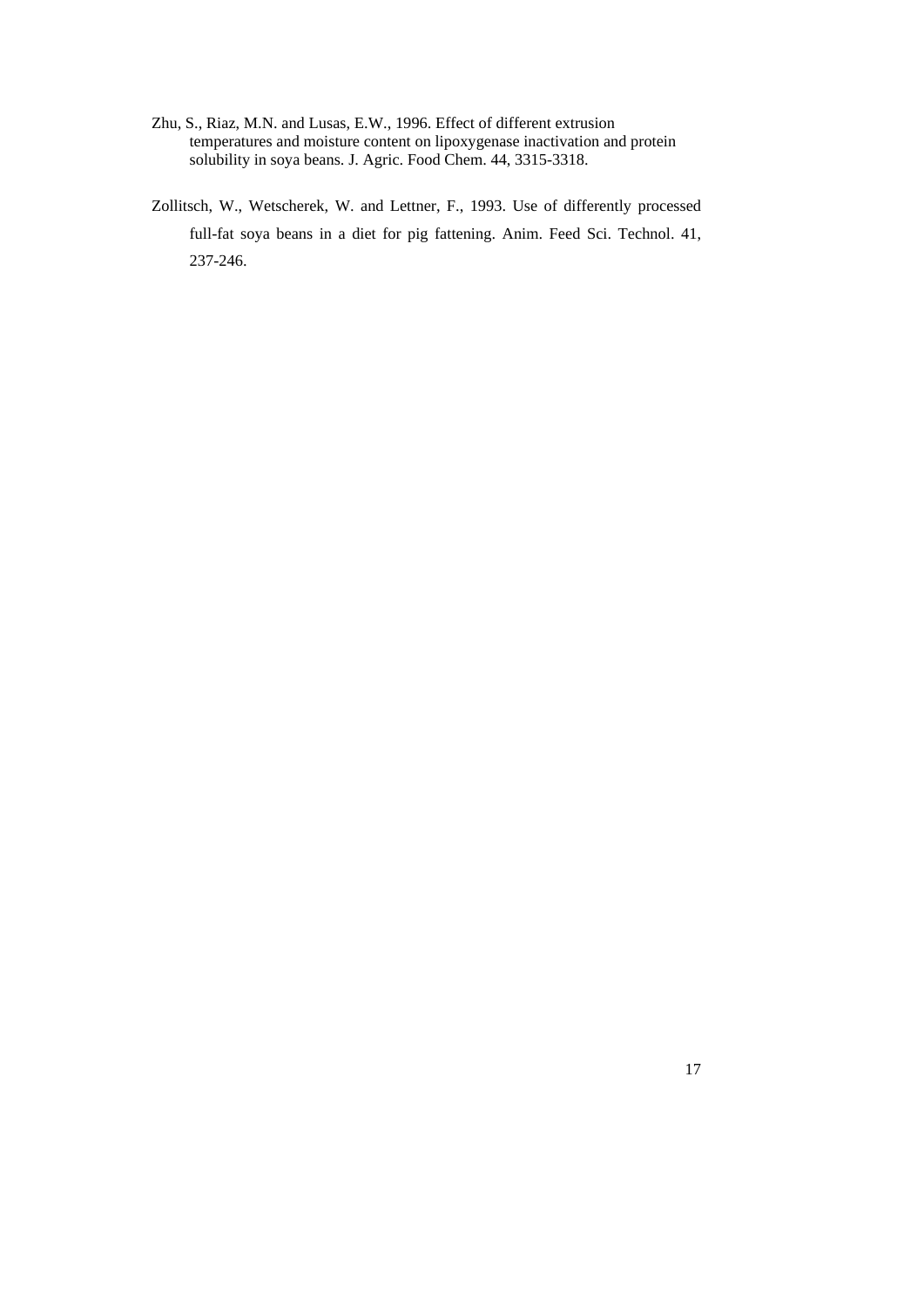| <b>Table 1 Chemical analysis of FFSB samples</b> |  |  |
|--------------------------------------------------|--|--|
|                                                  |  |  |

| Sample | Dry Matter | Ether extract | Nitrogen content | PDI             | TIA            |
|--------|------------|---------------|------------------|-----------------|----------------|
|        | (g/kg)     | (g/kg DM)     | (g/kg DM)        | $\frac{9}{6}$ ) | (mg/g DM)      |
| A      | 864        | 218           | 69.1             | 29.5            | $3.4 \pm 0.02$ |
| B      | 876        | 224           | 64.9             | 15.3            | $1.7 \pm 0.01$ |
| C      | 891        | 219           | 66.2             | 29.9            | $3.6 \pm 0.05$ |
| D      | 883        | 236           | 64.3             | 13.6            | $1.1 \pm 0.02$ |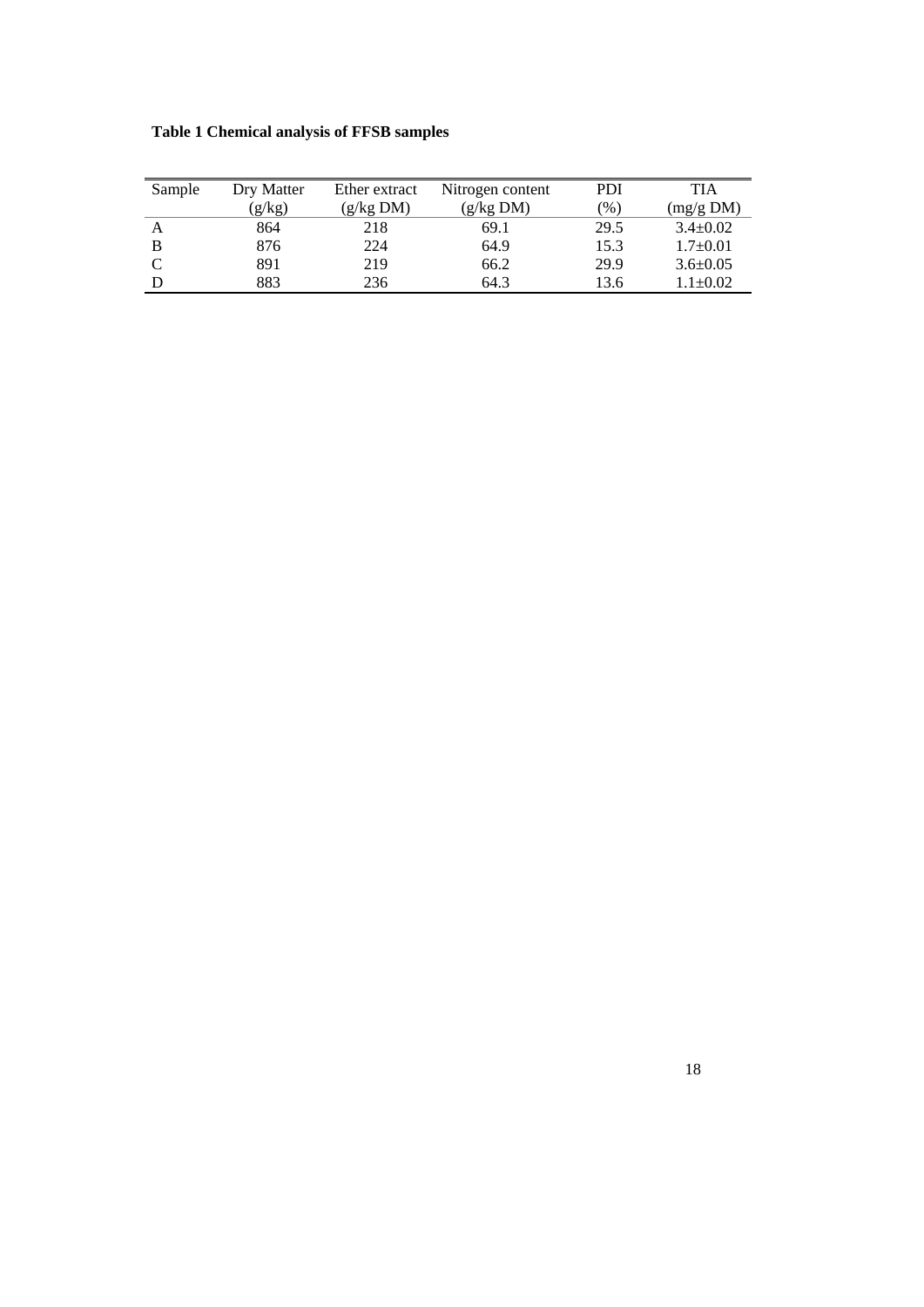#### **Table 2 Ch emical analysis of SBM samples**

| Sample                    | Dry Matter | Ether extract | Nitrogen content | PDI           | TIA       |
|---------------------------|------------|---------------|------------------|---------------|-----------|
|                           | (g/kg)     | (g/kg DM)     | (g/kg DM)        | $\frac{9}{6}$ | (mg/g DM) |
| W                         | 884        | 26            | 80.0             | 24.3          | 2.3       |
| $\boldsymbol{\mathrm{X}}$ | 879        | 26            | 84.3             | 14.5          | 1.7       |
|                           | 893        | 24            | 88.8             | 23.1          | 2.8       |
|                           | 883        | 26            | 87.4             | 26.4          | 2.9       |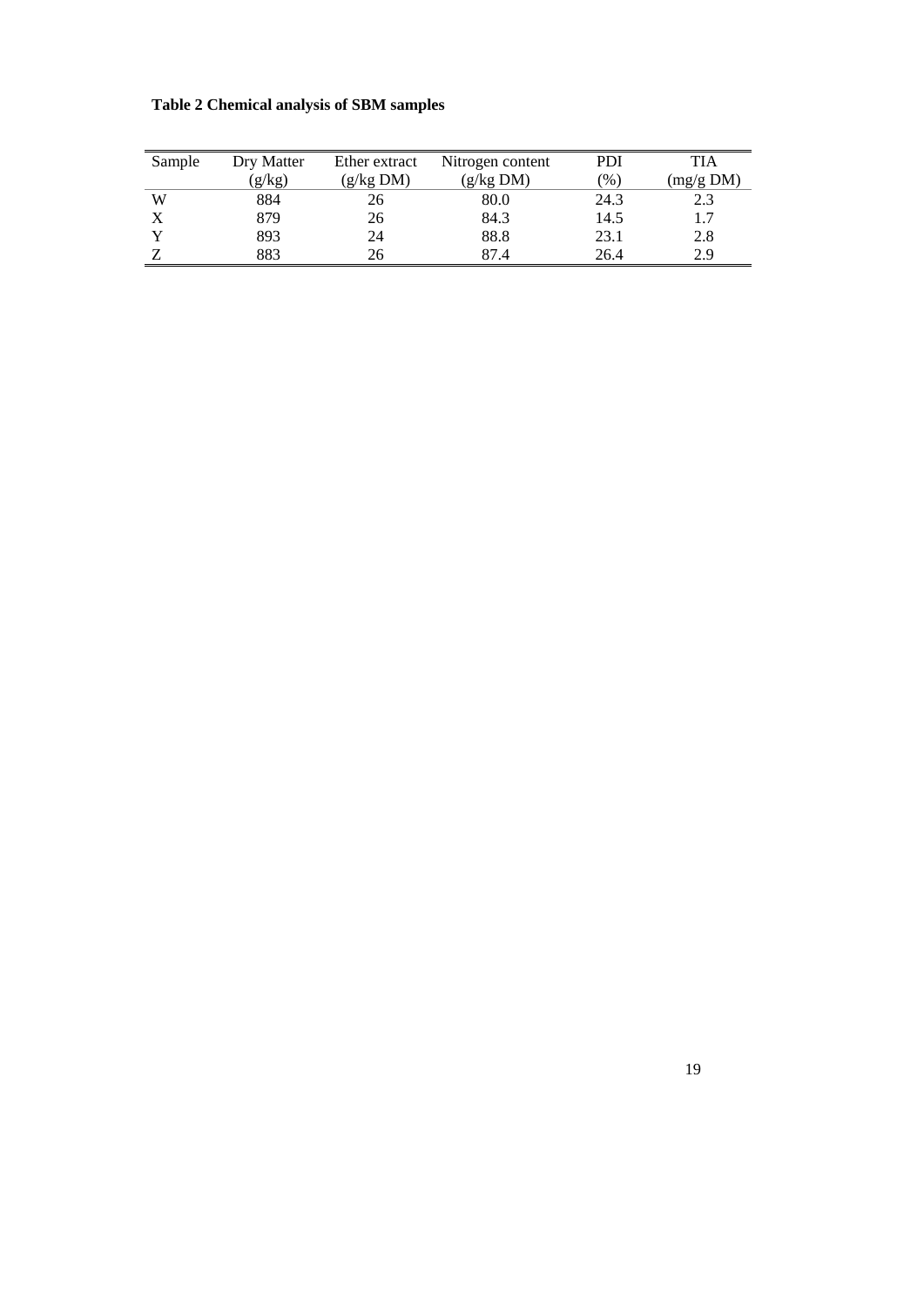**Table 3 Concentration of apparently digestible amino acids (AA) in diets using fou r FFSB samples with varying trypsin inhibitor activities (TIA, mg/g DM) at**  three inclusion levels (g/kg).

|             |      | 200  |              |      | Inclusion |                | 400            |      |        |      |
|-------------|------|------|--------------|------|-----------|----------------|----------------|------|--------|------|
| <b>FFSB</b> | A    | B    | $\mathsf{C}$ | D    |           | A              | B              | C    | D      |      |
| <b>TIA</b>  | 3.4  | 1.7  | 3.6          | 1.1  | Mean      | 3.4 1.7        |                | 3.6  | 1.1    | Mean |
| AA          |      |      |              |      |           |                |                |      |        |      |
| Lys         | 3.56 | 3.52 | 3.68         | 3.91 |           | 3.67 7.10 6.66 |                | 7.69 | 7.63   | 7.27 |
| Met         | 0.88 | 0.82 | 0.78         | 0.96 | 0.86      | 1.77           | 1.49           | 1.60 | 1.89   | 1.69 |
| <b>Cys</b>  | 0.61 | 0.70 | 0.64         | 0.81 | 0.69      |                | 1.36 1.21 1.55 |      | - 1.66 | 1.45 |
| Thr         | 1.88 | 1.88 | 1.79         | 2.10 | 1.91      | 4.07           | 3.45           | 4.22 | 4.36   | 4.02 |
| Gly         | 1.83 | 1.89 | 1.82         | 2.24 | 1.95      |                | 3.77 3.48      | 4.06 | 4.45   | 3.94 |

|             |       | 600   |      |      | Inclusion                   |           |      | Mean      |      |      |
|-------------|-------|-------|------|------|-----------------------------|-----------|------|-----------|------|------|
| <b>FFSB</b> | A     | B     | C    | D    |                             | A         | B    | C         | D    |      |
| <b>TIA</b>  | 3.4   | 1.7   | 3.6  | 1.1  | Mean                        | 3.4       | 1.7  | 3.6       | 1.1  | Mean |
| AA          |       |       |      |      |                             |           |      |           |      |      |
| Lys         | 10.71 | 10.11 |      |      | 10.19 10.86 10.46 7.12 6.76 |           |      | 7.19 7.47 |      | 7.13 |
| Met         | 2.70  | 2.28  | 2.14 | 2.70 | 2.46                        | 1.79 1.53 |      | 1.51      | 1.85 | 1.67 |
| Cys         | 2.02  | 2.22  | 1.91 | 2.24 | 2.10                        | 1.33 1.38 |      | 1.37      | 1.57 | 1.33 |
| Thr         | 6.02  | 5.71  | 5.42 | 5.89 | 5.76                        | 3.99      | 3.68 | 3.81      | 4.12 | 3.90 |
| Gly         | 5.76  | 5.53  | 5.07 | 6.12 | 5.62                        | 3.79      | 3.63 | 3.65      | 4.27 | 3.83 |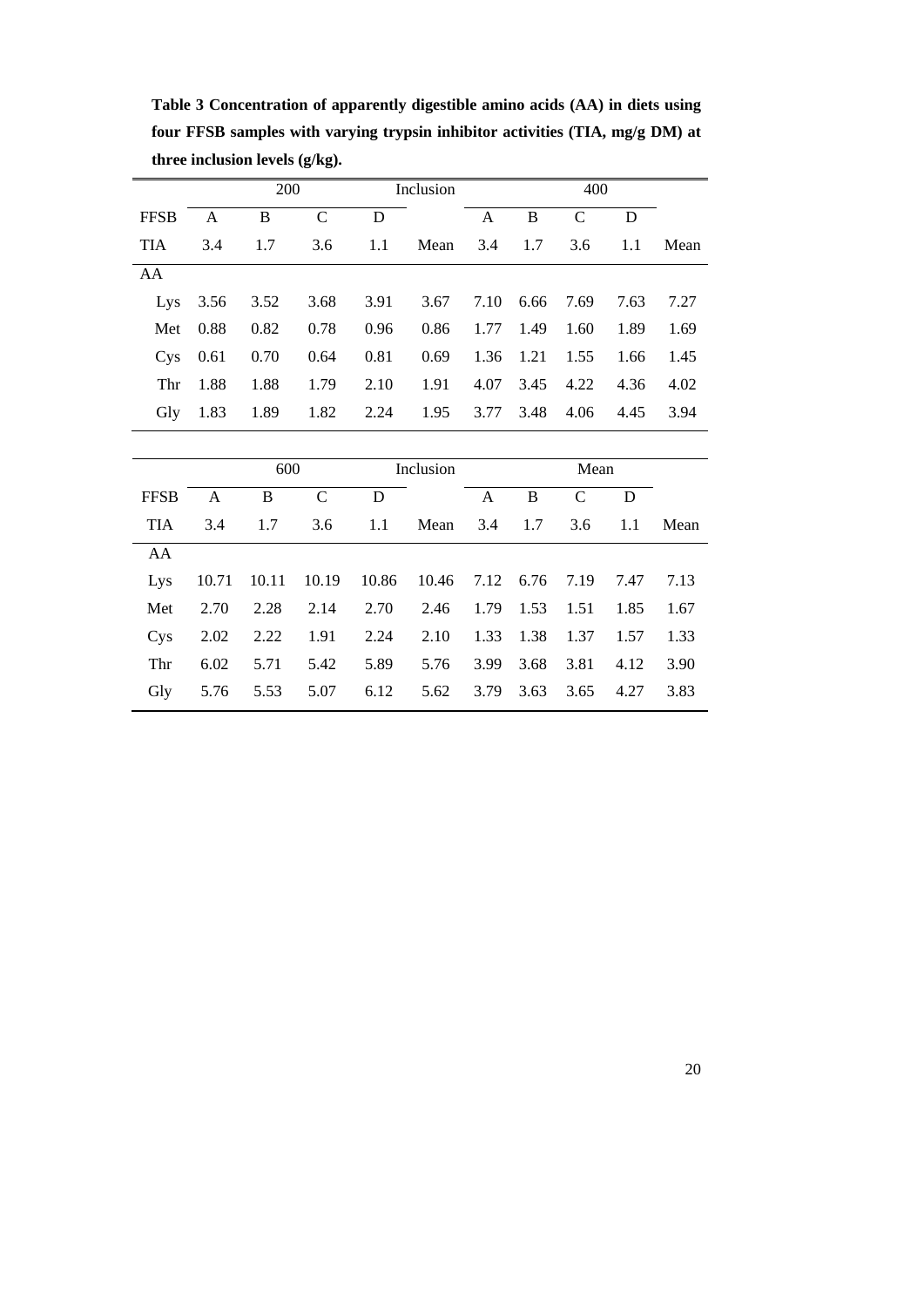|                 |      | <b>200</b> |      |      | Inclusion            |                      |                | 400                      |      |      |
|-----------------|------|------------|------|------|----------------------|----------------------|----------------|--------------------------|------|------|
| <b>SBM</b>      | W    | X          | Y    | Z    |                      | W                    | X              | Y                        | Z    |      |
| <b>TIA</b>      | 2.3  | 1.7        | 2.8  |      | 2.9 Mean 2.3 1.7 2.8 |                      |                |                          | 2.9  | Mean |
| AA              |      |            |      |      |                      |                      |                |                          |      |      |
| Lys             | 3.20 | 3.74 4.28  |      | 4.31 |                      |                      |                | 3.88 7.46 7.10 8.48 8.27 |      | 7.83 |
| Met             | 1.01 | 0.98       | 1.11 | 1.09 |                      | $1.05$ $2.02$ $1.83$ |                | 2.22 2.14                |      | 2.05 |
| C <sub>VS</sub> | 0.74 | 0.69       | 0.94 | 0.80 | 0.79                 |                      | 1.77 1.41 1.85 |                          | 1.61 | 1.66 |
| Thr             | 2.45 | 2.52       | 2.75 | 2.73 | 2.61                 |                      |                | 4.76 4.77 5.58 5.34      |      | 5.11 |
| Gly             | 1.73 | 1.81       | 2.12 | 2.10 |                      |                      |                | 1.94 3.32 3.25 4.27      | 4.06 | 3.73 |

**Table 4 Concentration of apparently digestible amino acids (AA) in diets using fou r SBM with varying trypsin inhibitor activities (TIA, mg/g DM) at three incl usion levels (g/kg).** 

|            | 600  |       |      |      | Inclusion                                    |      |           | Mean |      |      |
|------------|------|-------|------|------|----------------------------------------------|------|-----------|------|------|------|
| <b>SBM</b> | W    | X     | Y    | Z    |                                              | W    | X         | Y    | Z    |      |
| <b>TIA</b> | 2.3  | 1.7   | 2.8  | 2.9  | Mean                                         |      | 2.3 1.7   | 2.8  | 2.9  | Mean |
| AA         |      |       |      |      |                                              |      |           |      |      |      |
| Lys        |      |       |      |      | 11.24 10.18 11.82 12.23 11.37 7.30 7.00 8.19 |      |           |      | 8.27 | 7.69 |
| Met        | 2.98 | 2.77  | 3.14 | 3.21 | 3.02                                         | 2.00 | 1.86 2.15 |      | 2.15 | 2.04 |
| Cys        | 2.40 | 1.88  | 2.92 | 2.78 | 2.49                                         | 1.64 | 1.33      | 1.90 | 1.73 | 1.65 |
| Thr        | 7.53 | 7.22  | 8.04 | 8.24 | 7.76                                         | 4.91 | 4.83      | 5.46 | 5.44 | 5.16 |
| Gly        | 5.16 | -4.88 | 5.91 | 6.09 | 5.51                                         | 3.40 | 3.31      | 4.10 | 4.08 | 3.72 |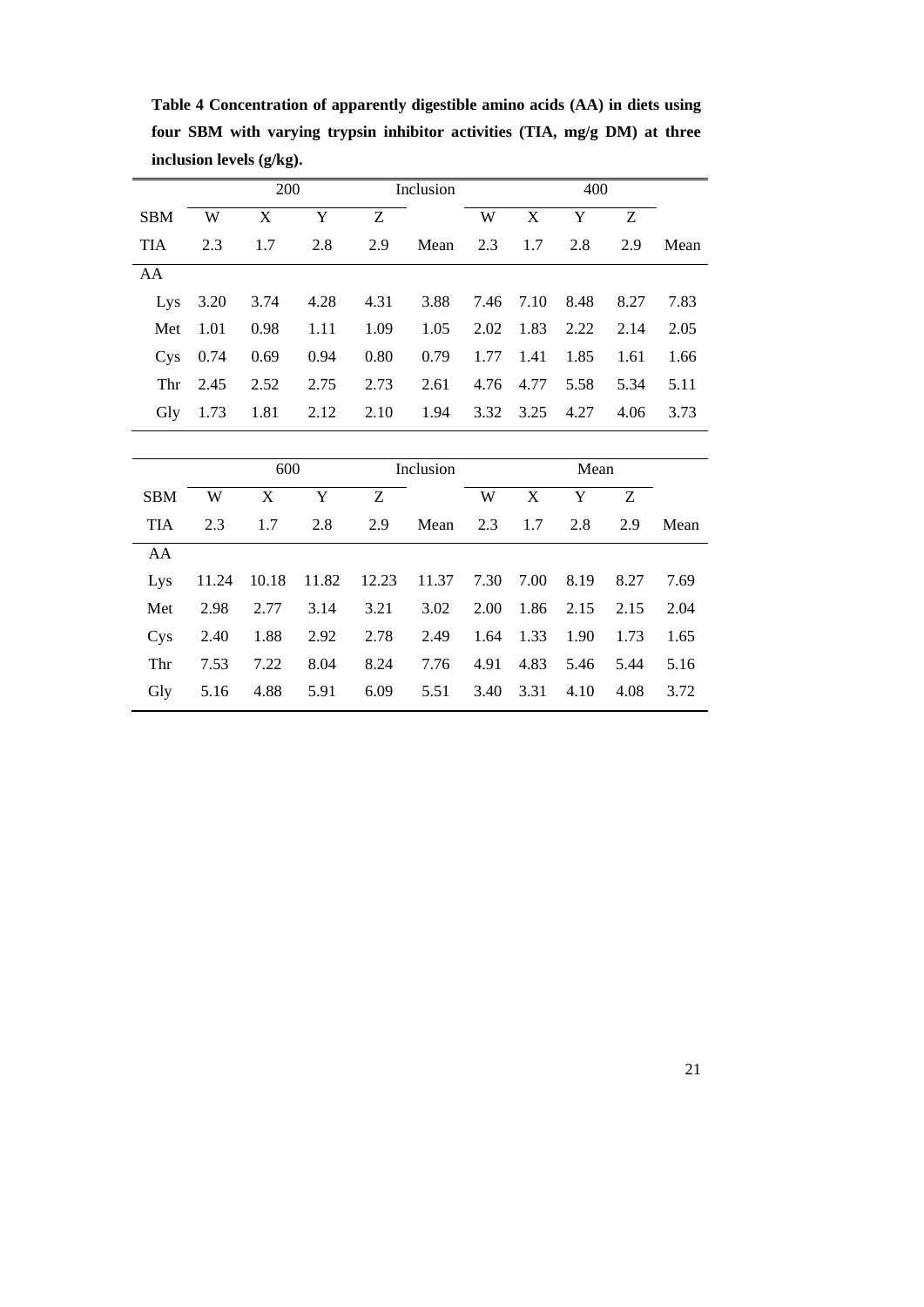| Amino acid | Analysis of Variance |       |                |  |  |  |  |  |
|------------|----------------------|-------|----------------|--|--|--|--|--|
|            | Factor               | SEd   | ${\bf P}$      |  |  |  |  |  |
| LYS        | <b>FFSB</b>          | 0.130 | < 0.001        |  |  |  |  |  |
|            | <b>ROI</b>           | 0.113 | < 0.001        |  |  |  |  |  |
|            |                      |       | <0.001(L)      |  |  |  |  |  |
|            |                      |       | 0.043(Q)       |  |  |  |  |  |
|            | FFSB*ROI             | 0.226 | 0.014          |  |  |  |  |  |
|            |                      |       | $0.167$ (L)    |  |  |  |  |  |
|            |                      |       | $0.010$ (Q)    |  |  |  |  |  |
| <b>MET</b> | <b>FFSB</b>          | 0.027 | < 0.001        |  |  |  |  |  |
|            | <b>ROI</b>           | 0.023 | < 0.001        |  |  |  |  |  |
|            |                      |       | <0.001(L)      |  |  |  |  |  |
|            |                      |       | 0.142(Q)       |  |  |  |  |  |
|            | FFSB*ROI             | 0.046 | < 0.001        |  |  |  |  |  |
|            |                      |       | $<0.001$ (L)   |  |  |  |  |  |
|            |                      |       | $0.005$ (Q)    |  |  |  |  |  |
| <b>CYS</b> | <b>FFSB</b>          | 0.057 | < 0.001        |  |  |  |  |  |
|            | <b>ROI</b>           | 0.050 | < 0.001        |  |  |  |  |  |
|            |                      |       | <0.001(L)      |  |  |  |  |  |
|            |                      |       | 0.225(Q)       |  |  |  |  |  |
|            | FFSB*ROI             | 0.100 | 0.004          |  |  |  |  |  |
|            |                      |       | 0.372(L)       |  |  |  |  |  |
|            |                      |       | <0.001(Q)      |  |  |  |  |  |
| <b>THR</b> | <b>FFSB</b>          | 0.144 | 0.020          |  |  |  |  |  |
|            | <b>ROI</b>           | 0.125 | < 0.001        |  |  |  |  |  |
|            |                      |       | <0.001(L)      |  |  |  |  |  |
|            |                      |       | 0.089(Q)       |  |  |  |  |  |
|            | FFSB*ROI             | 0.249 | 0.060          |  |  |  |  |  |
|            |                      |       | $0.535$ (L)    |  |  |  |  |  |
|            |                      |       | $0.019$ (Q)    |  |  |  |  |  |
| <b>GLY</b> | <b>FFSB</b>          | 0.117 | $\sqrt{0.001}$ |  |  |  |  |  |
|            | <b>ROI</b>           | 0.101 | < 0.001        |  |  |  |  |  |
|            |                      |       | <0.001(L)      |  |  |  |  |  |
|            |                      |       | 0.081(Q)       |  |  |  |  |  |
|            | FFSB*ROI             | 0.202 | 0.008          |  |  |  |  |  |
|            |                      |       | $0.086$ (L)    |  |  |  |  |  |
|            |                      |       | $0.008$ (Q)    |  |  |  |  |  |
|            |                      |       |                |  |  |  |  |  |

Table 5 Analysis of variance of content of apparent ileal digestible amino acids of 4 FFS B samples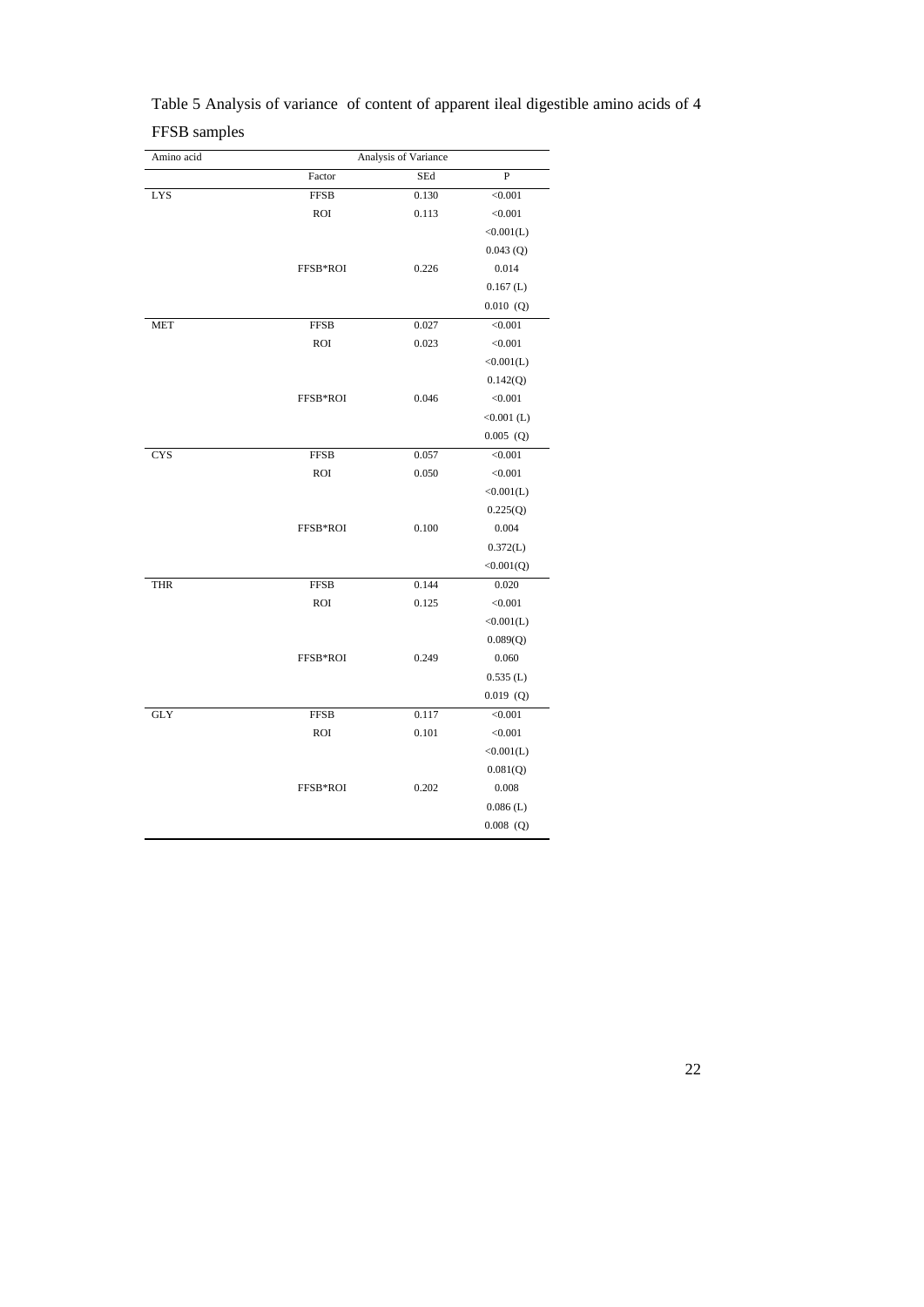Table 6 Analysis of variance of content of apparent ileal digestibile amino acids of 4 SB M samples

| SEd<br>Factor<br><b>SBM</b><br>0.192<br>LYS | ${\bf P}$<br>< 0.001 |
|---------------------------------------------|----------------------|
|                                             |                      |
|                                             |                      |
| <b>ROI</b><br>0.166                         | < 0.001              |
|                                             | <0.001(L)            |
|                                             | 0.165(Q)             |
| 0.332<br>SBM*ROI                            | 0.027                |
|                                             | $0.005$ (L)          |
|                                             | $0.758$ (Q)          |
| <b>SBM</b><br>0.027<br>MET                  | < 0.001              |
| <b>ROI</b><br>0.024                         | < 0.001              |
|                                             | <0.001(L)            |
|                                             | 0.370(Q)             |
| SBM*ROI<br>0.047                            | < 0.001              |
|                                             | $<0.001$ (L)         |
|                                             | $0.118$ (Q)          |
| 0.102<br><b>CYS</b><br><b>SBM</b>           | < 0.001              |
| <b>ROI</b><br>0.088                         | < 0.001              |
|                                             | <0.001(L)            |
|                                             | 0.840(Q)             |
| SBM*ROI<br>0.177                            | 0.017                |
|                                             | 0.008(L)             |
|                                             | 0.271(Q)             |
| <b>SBM</b><br>0.102<br><b>THR</b>           | < 0.001              |
| <b>ROI</b><br>0.088                         | < 0.001              |
|                                             | <0.001(L)            |
|                                             | 0.343(Q)             |
| SBM*ROI<br>0.176                            | 0.028                |
|                                             | $0.015$ (L)          |
|                                             | $0.249$ (Q)          |
| <b>GLY</b><br>0.097<br><b>SBM</b>           | < 0.001              |
| <b>ROI</b><br>0.084                         | < 0.001              |
|                                             | <0.001(L)            |
|                                             | 0.978(Q)             |
| SBM*ROI<br>0.169                            | 0.005                |
|                                             | $0.002$ (L)          |
|                                             | $0.241$ (Q)          |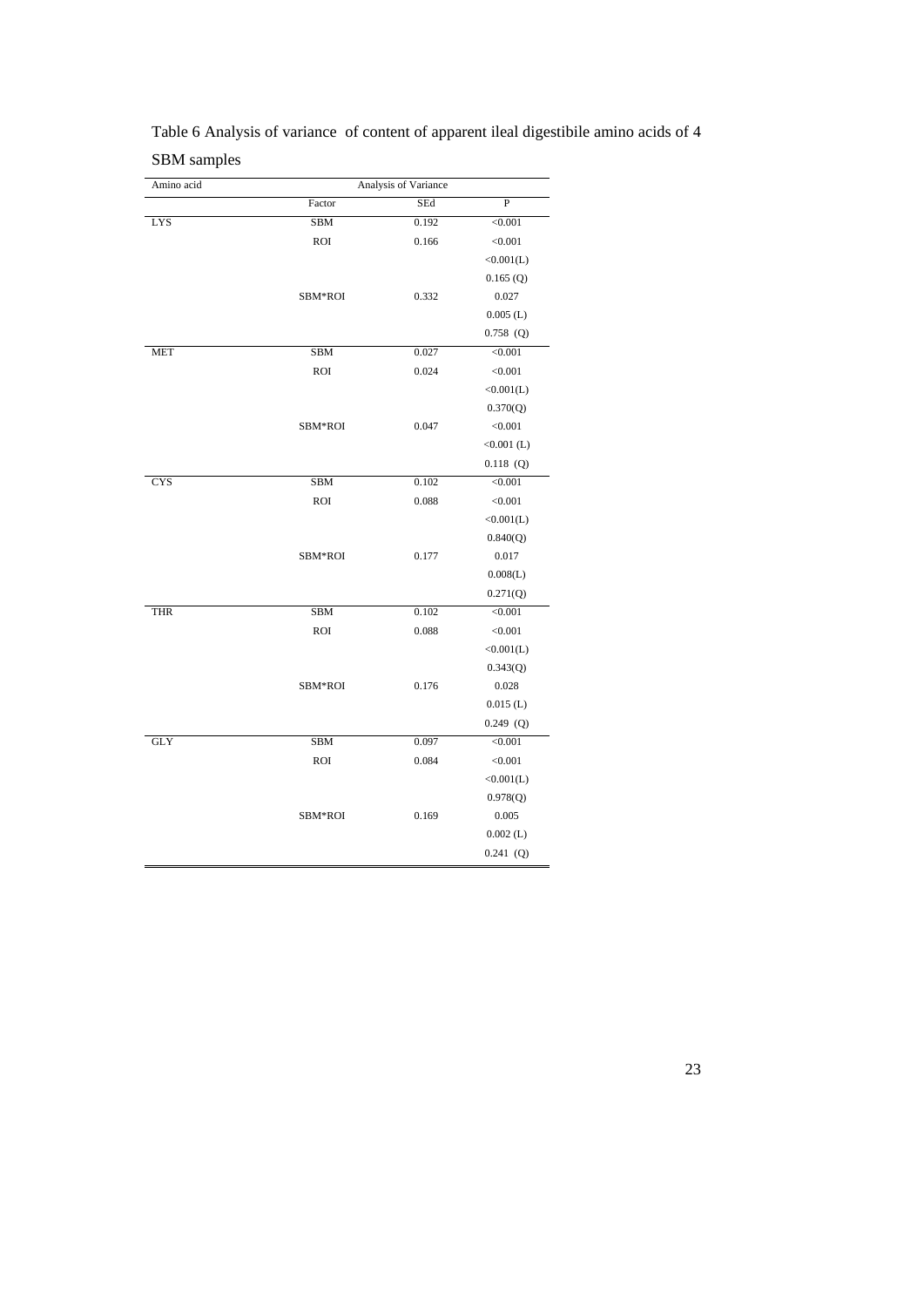**AA contents by chemical analysis and calculation of coefficient of ileal apparent dig estibility (CIAD) for five amino acids in four FFSB samples.**  Apparently Total A TIA Digestible AA CIAD S.E. AA FFSB (mg/gDM) (g /kg s oya)  $(g/kg)$  $\overline{a}$ LYS A 3.4 17.84 21.05 0.848  $(\pm 0.021)$ 

**Table 7 Calculated apparently digestible amino acid (AA) concentration, total** 

| <b>LYS</b> | A             | 3.4 | 17.84 | 21.05 | 0.848 | $(\pm 0.021)$ |
|------------|---------------|-----|-------|-------|-------|---------------|
|            | B             | 1.7 | 16.60 | 20.66 | 0.804 | $(\pm 0.017)$ |
|            | $\mathsf{C}$  | 3.6 | 17.00 | 21.86 | 0.778 | $(\pm 0.022)$ |
|            | D             | 1.1 | 17.32 | 21.10 | 0.847 | $(\pm 0.019)$ |
| <b>THR</b> | A             | 3.4 | 10.20 | 13.84 | 0.737 | $(\pm 0.024)$ |
|            | B             | 1.7 | 9.33  | 13.25 | 0.704 | $(\pm 0.037)$ |
|            | $\mathbf C$   | 3.6 | 9.29  | 13.59 | 0.684 | $(\pm 0.033)$ |
|            | D             | 1.1 | 9.80  | 13.96 | 0.702 | $(\pm 0.041)$ |
| <b>MET</b> | A             | 3.4 | 4.52  | 5.09  | 0.887 | $(\pm 0.016)$ |
|            | B             | 1.7 | 3.71  | 4.58  | 0.809 | $(\pm 0.024)$ |
|            | $\mathcal{C}$ | 3.6 | 3.55  | 4.48  | 0.793 | $(\pm 0.021)$ |
|            | D             | 1.1 | 4.47  | 5.24  | 0.853 | $(\pm 0.014)$ |
| <b>CYS</b> | $\mathsf{A}$  | 3.4 | 3.44  | 4.82  | 0.714 | $(\pm 0.030)$ |
|            | B             | 1.7 | 3.58  | 5.08  | 0.706 | $(\pm 0.054)$ |
|            | $\mathbf C$   | 3.6 | 3.29  | 5.14  | 0.639 | $(\pm 0.040)$ |
|            | D             | 1.1 | 3.72  | 5.36  | 0.693 | $(\pm 0.031)$ |
| <b>GLY</b> | A             | 3.4 | 9.67  | 12.88 | 0.751 | $(\pm 0.025)$ |
|            | B             | 1.7 | 9.03  | 12.88 | 0.701 | $(\pm 0.032)$ |
|            | $\mathcal{C}$ | 3.6 | 8.56  | 13.27 | 0.645 | $(\pm 0.033)$ |
|            | D             | 1.1 | 10.09 | 14.12 | 0.715 | $(\pm 0.025)$ |
|            |               |     |       |       |       |               |

. . . . . . . . . . . . . . . . .

**Comment [DJW1]:** Do you want to include true as well as pparent, and then comment on<br>ifferences? You do refer to this<br>n the paper. ap d in the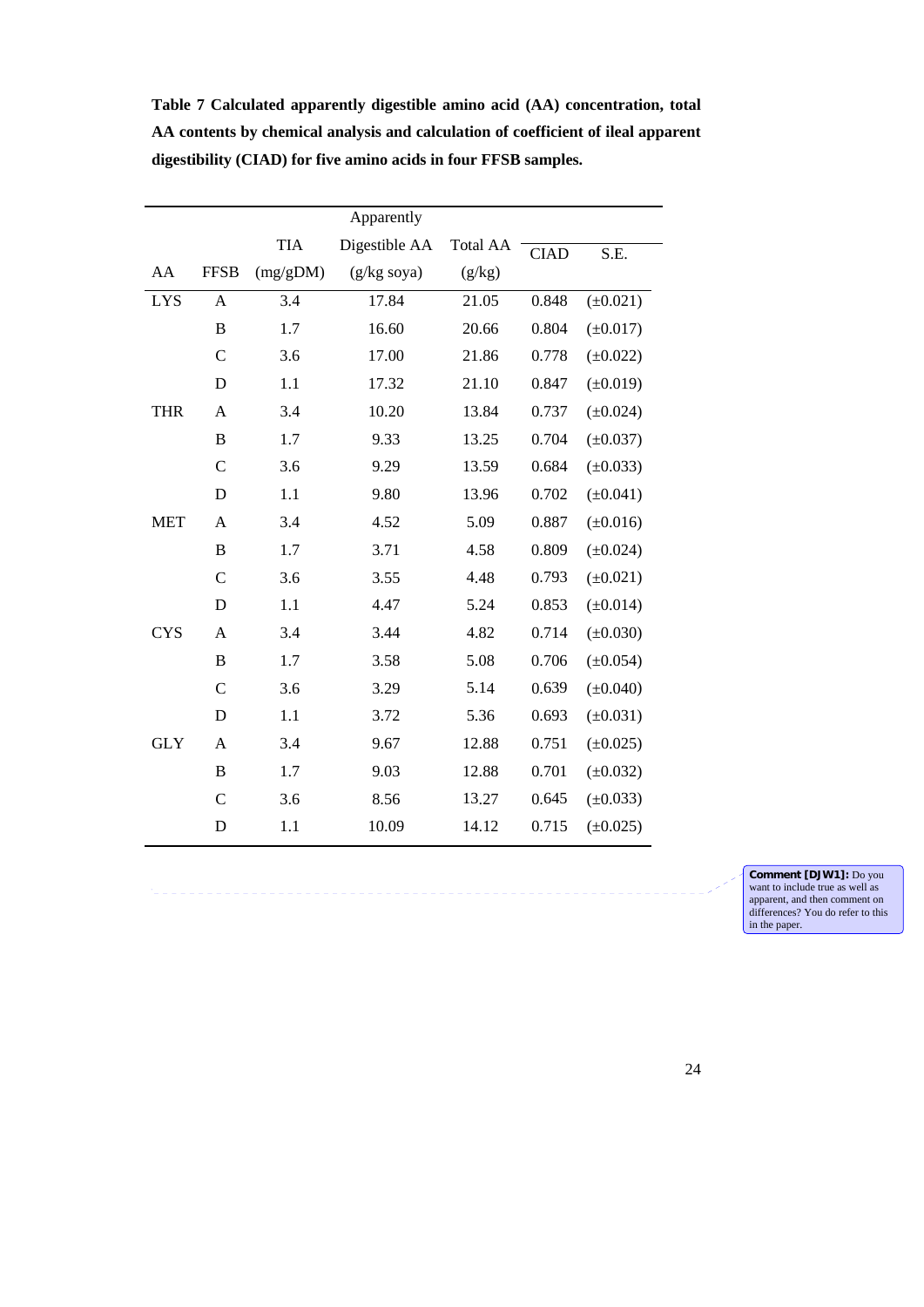|                           |            | Apparently    |                 |       |               |
|---------------------------|------------|---------------|-----------------|-------|---------------|
|                           | <b>TIA</b> | Digestible AA | <b>Total AA</b> |       | S.E.          |
| <b>SBM</b>                | (mg/gDM)   | $(g/kg$ soya) | (g/kg)          |       |               |
| W                         | 2.3        | 19.38         | 21.92           | 0.884 | $(\pm 0.041)$ |
| $\boldsymbol{\mathrm{X}}$ | 1.7        | 16.65         | 22.04           | 0.755 | $(\pm 0.014)$ |
| Y                         | 2.8        | 19.54         | 24.70           | 0.791 | $(\pm 0.014)$ |
| Z                         | 2.9        | 20.15         | 24.57           | 0.820 | $(\pm 0.015)$ |
| W                         | 2.3        | 12.53         | 15.96           | 0.785 | $(\pm 0.016)$ |
| X                         | 1.7        | 11.90         | 16.51           | 0.721 | $(\pm 0.016)$ |
| Y                         | 2.8        | 13.41         | 18.16           | 0.738 | $(\pm 0.014)$ |
| Z                         | 2.9        | 13.69         | 17.95           | 0.763 | $(\pm 0.021)$ |
| W                         | 2.3        | 4.96          | 5.56            | 0.893 | $(\pm 0.018)$ |
| $\boldsymbol{\mathrm{X}}$ | 1.7        | 4.56          | 5.41            | 0.842 | $(\pm 0.010)$ |
| Y                         | 2.8        | 5.22          | 6.21            | 0.840 | $(\pm 0.015)$ |
| Z                         | 2.9        | 5.31          | 6.10            | 0.871 | $(\pm 0.019)$ |
| W                         | 2.3        | 4.17          | 5.25            | 0.749 | $(\pm 0.077)$ |
| X                         | 1.7        | 3.08          | 5.32            | 0.580 | $(\pm 0.041)$ |
| Y                         | 2.8        | 4.86          | 6.48            | 0.750 | $(\pm 0.045)$ |
| Z                         | 2.9        | 4.65          | 5.96            | 0.781 | $(\pm 0.048)$ |
| W                         | 2.3        | 8.54          | 12.05           | 0.710 | $(\pm 0.022)$ |
| X                         | 1.7        | 7.93          | 13.08           | 0.595 | $(\pm 0.020)$ |
| Y                         | 2.8        | 9.80          | 14.54           | 0.661 | $(\pm 0.018)$ |
| Z                         | 2.9        | 10.07         | 14.37           | 0.696 | $(\pm 0.024)$ |
|                           |            |               |                 |       | <b>CIAD</b>   |

**Table 8 Calculated apparently digestible amino acid (AA) concentration, total AA contents by chemical analysis and calculation of coefficient of ileal apparent dig estibility (CIAD) for five amino acids in four SBM samples.**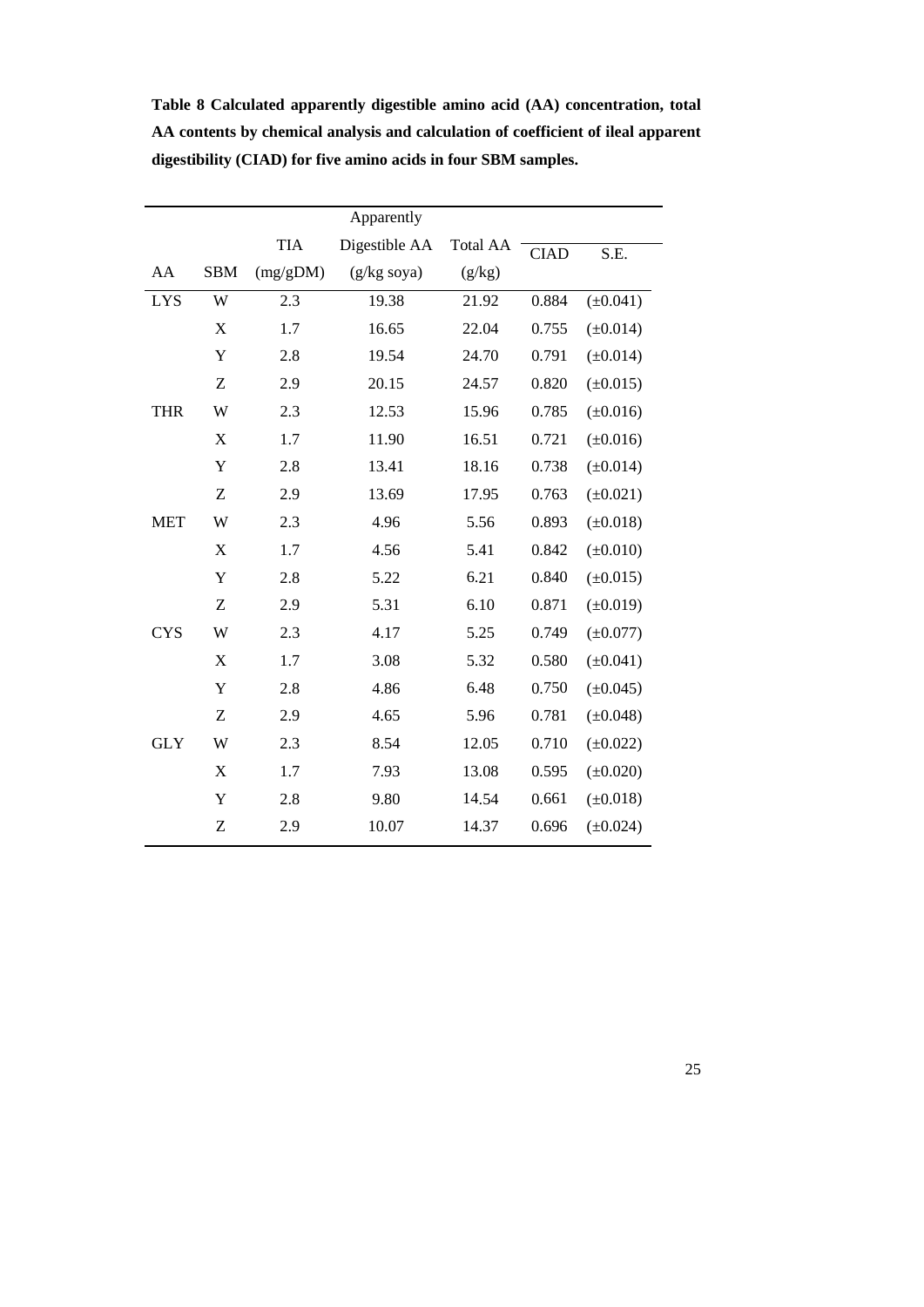| <b>PBWR</b><br>(g/kg) |                                   |      | Rate Of Inclusion<br>(g/kg) |       |      | Analysis of Variance |            |                         |  |
|-----------------------|-----------------------------------|------|-----------------------------|-------|------|----------------------|------------|-------------------------|--|
|                       |                                   | 200  | 400                         | 600   | Mean | Factor               | <b>SEd</b> | P                       |  |
|                       | A                                 | 2.34 | 2.39                        | 2.62  | 2.45 | <b>FFSB</b>          | 0.095      | 0.028                   |  |
| <b>FFSB</b>           | B<br>2.29<br>2.14<br>2.26<br>2.23 |      |                             | 0.014 |      |                      |            |                         |  |
| C                     |                                   | 2.17 | 2.45                        | 2.56  | 2.39 | <b>ROI</b>           | 0.083      | $0.004$ (L)<br>0.897(Q) |  |
|                       | D                                 | 2.09 | 2.20                        | 2.30  | 2.19 | FFSB*ROI             | 0.165      | 0.910                   |  |
| Mean                  |                                   | 2.19 | 2.32                        | 2.44  | 2.32 |                      |            | 0.752(L)<br>0.838(Q)    |  |

# **Table 9 Effec t of FFSB and ROI on pancreas to body weight ratio (PBWR)(g/kg) in broiler chicks**